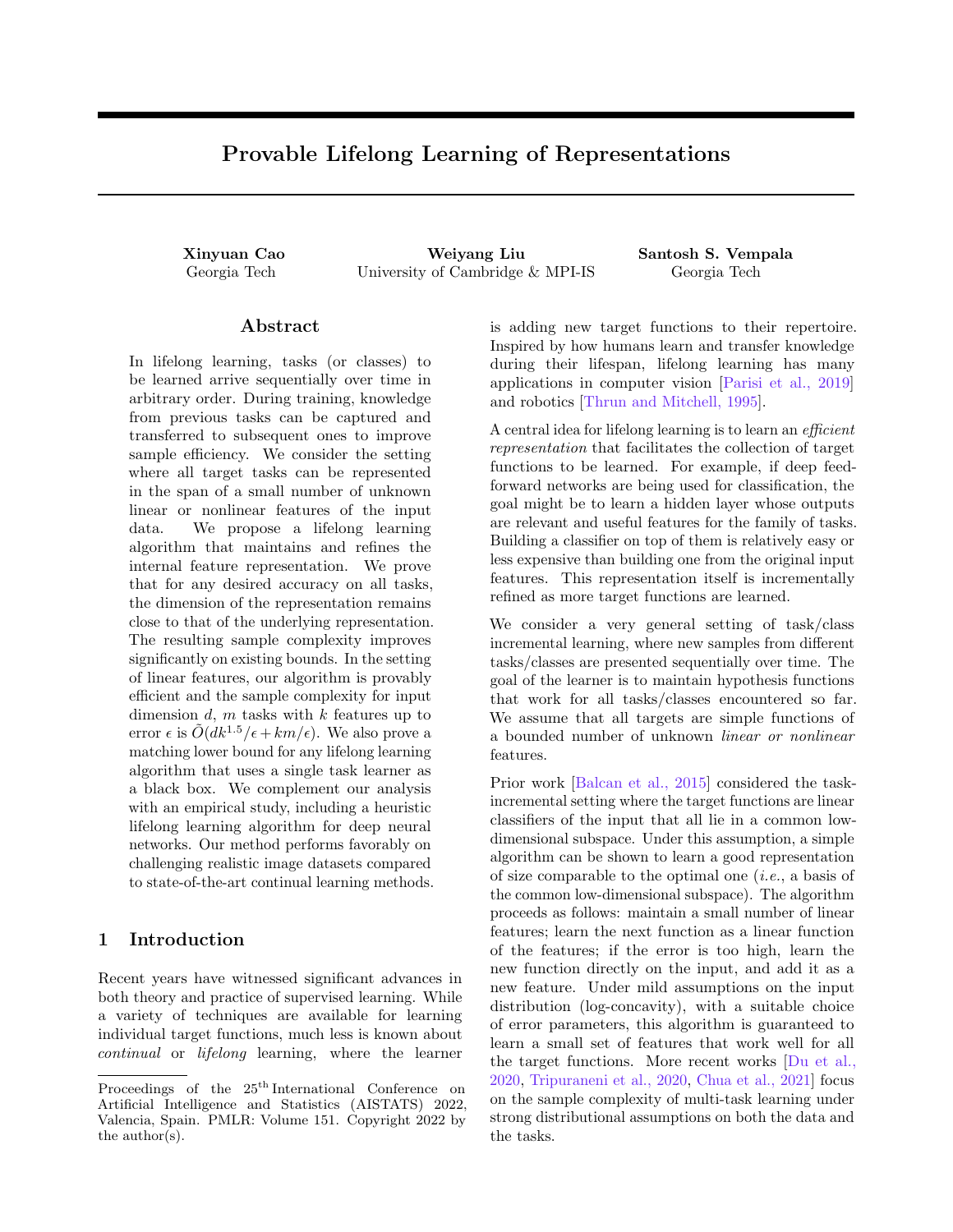<span id="page-1-1"></span>Our paper is motivated by the following questions:

- Can the theoretical guarantees for linear features be extended to a representation with nonlinear features?
- Does the refinement of the internal representation have provable benefits?
- What is the best possible sample complexity of lifelong learning?

Our work addresses these questions for both taskincremental learning (classification or regression) and class-incremental learning (where we do not have access to the task ID). Our analysis applies to a broad class of lifelong learning algorithms that dynamically change the network architecture. First, we analyze the setting where the underlying common features are nonlinear, which is considerably more general than those previously considered. We prove that this natural lifelong learning algorithm is guaranteed to learn low-error targets by creating only a small number of nonlinear features. Secondly, we propose a new algorithm, with a refinement step, and show that it improves the sample complexity using a new perspective on feature subspaces. The resulting sample complexity improves significantly on known bounds for the setting of linear features, and perhaps surprisingly, we show that it is the best possible in the setting of linear features, assuming that the lifelong learner has black-box access to a single task learner to any desired level of accuracy. This is done by constructing a hard distribution over tasks. Inspired by the theoretical findings, we propose a lifelong learning heuristic for deep neural networks that performs reasonably well.

Finally, we conduct experiments on class-incremental learning using benchmark data sets and find that our proposed algorithm outperforms state-of-the-art continual learning algorithms.

#### 1.1 Problem Settings

We consider  $m$  tasks (or  $m$ -class classification) where the tasks (classes) arrive sequentially over time. Let  $X = \mathbb{R}^d$  be the input space and Y be the label space. We study a discriminative model, where the target function of each task can be learned using a linear combination of at most  $k$  linear/nonlinear features. The goal is to learn a hypothesis function with small generalization errors on all tasks.

Formally, the problem is associated with a distribution P over  $X \times Y$ , D is the marginal of P over X. The label for an input data point  $\boldsymbol{x} \in \mathbb{R}^d$  is given by

$$
\ell(\bm{x}) = \phi\left(\left\langle \bm{c}^*, \bm{\sigma}^*\left(\bm{x}\right)\right\rangle\right)
$$

where  $\boldsymbol{\sigma}^*(\boldsymbol{x}) = (\sigma_1^*(\boldsymbol{x}), \dots, \sigma_k^*(\boldsymbol{x}))^\top \in \mathbb{R}^k$  is a vector of

<span id="page-1-0"></span>

Figure 1.1: An illustration of LLL. Given a new task  $y_{i+1}$ , the algorithm tries to learn the class with existing features  $\sigma_1, \cdots, \sigma_r$ . If the error is small (case1, Figure (a)), then it moves to the next task. Otherwise (case2, figure (b)), it learns a new set of features  $\sigma_{r+1}, \cdots, \sigma_{r+k_0}$  and a linear combination of all features; for linear features, it learns a single new feature  $\sigma_{r+1}$ .

unknown features,  $c^* \in \mathbb{R}^k$ ,  $\phi(\cdot) : \mathbb{R} \to Y$  is the map to the label space.  $(k \ll \min(m, d))$ . Equivalently, we can view it as a two-layer network with k neurons in the hidden layer (Figure [1.1\)](#page-1-0).

Our goal is to learn a good hypothesis function  $\hat{\ell}(\cdot)$ parameterized by  $(c^*, \sigma^*)$  with a small generalization error  $err = \mathbb{P}_{(\bm{x},y)\sim P} L(l(\bm{x}), \hat{l}(\bm{x}))$ , where  $L(\cdot, \cdot)$  is some loss function for the specific task.

We use a similar model with multi-task learning, where all tasks share the same low-dimensional feature subspace. However, it is different from multi-task learning, which has  $T_1$  source tasks to learn all-at-once and use the features learned to solve the target tasks. The assumption is made there that the features of the target task are covered by all features that have been learned. Instead, lifelong learning algorithms learn all tasks sequentially, with no prior knowledge of the incoming tasks during training.

Here we focus on the task-incremental learning of binary classification tasks. Extensions to taskincremental learning of linear regression and multi-class classification tasks are given in Appendix [D.](#page-19-0)

Let  $\mathbf{X} = \mathbb{R}^d$  be the input space,  $\mathbf{Y} = {\pm 1}$  be the label space. For any task  $i \in [m]$ , any sample  $(x, y)$ drawn from P satisfies  $y = l_i(\boldsymbol{x}) = \text{sign}(\langle \boldsymbol{c}_i^*, \boldsymbol{\sigma}^*(\boldsymbol{x}) \rangle),$ where the features are  $\sigma^*(x) = W^*x$  in the linear case and  $\sigma^*(x) = f(W^*x)$  in the nonlinear case. Here  $f(.)$  is a nonlinear activation function, e.g.ReLU.  $W^* \in \mathbb{R}^{k \times d}$ ,  $c_i^* \in \mathbb{R}^k$  etc. Specifically, in the linear case, for each task  $i$ , we equivalently have  $y = \text{sign}(\langle \boldsymbol{a}_i^*, \boldsymbol{x} \rangle), \text{ where } \boldsymbol{a}_i^* = \boldsymbol{W^*}^\top \boldsymbol{c}_i^* \in \mathbb{R}^d. \text{ WLOG}$ we assume that each  $a_i^*$  is a unit vector, *i.e.*,  $||a_i^*||_2 =$  $1, \forall i \in [m]$ . The generalization error is defined as  $err = \mathbb{P}_{(\bm{x},y)\sim P}(l_i(\bm{x}) \neq l_i(\bm{x})).$ 

#### 1.2 Main Results

In all the results and analysis, we only have Assumption [1,](#page-2-0) which as Lemma 1 from [\[Balcan et al., 2015\]](#page-9-0)) asserts, is satisfied by all log-concave distributions after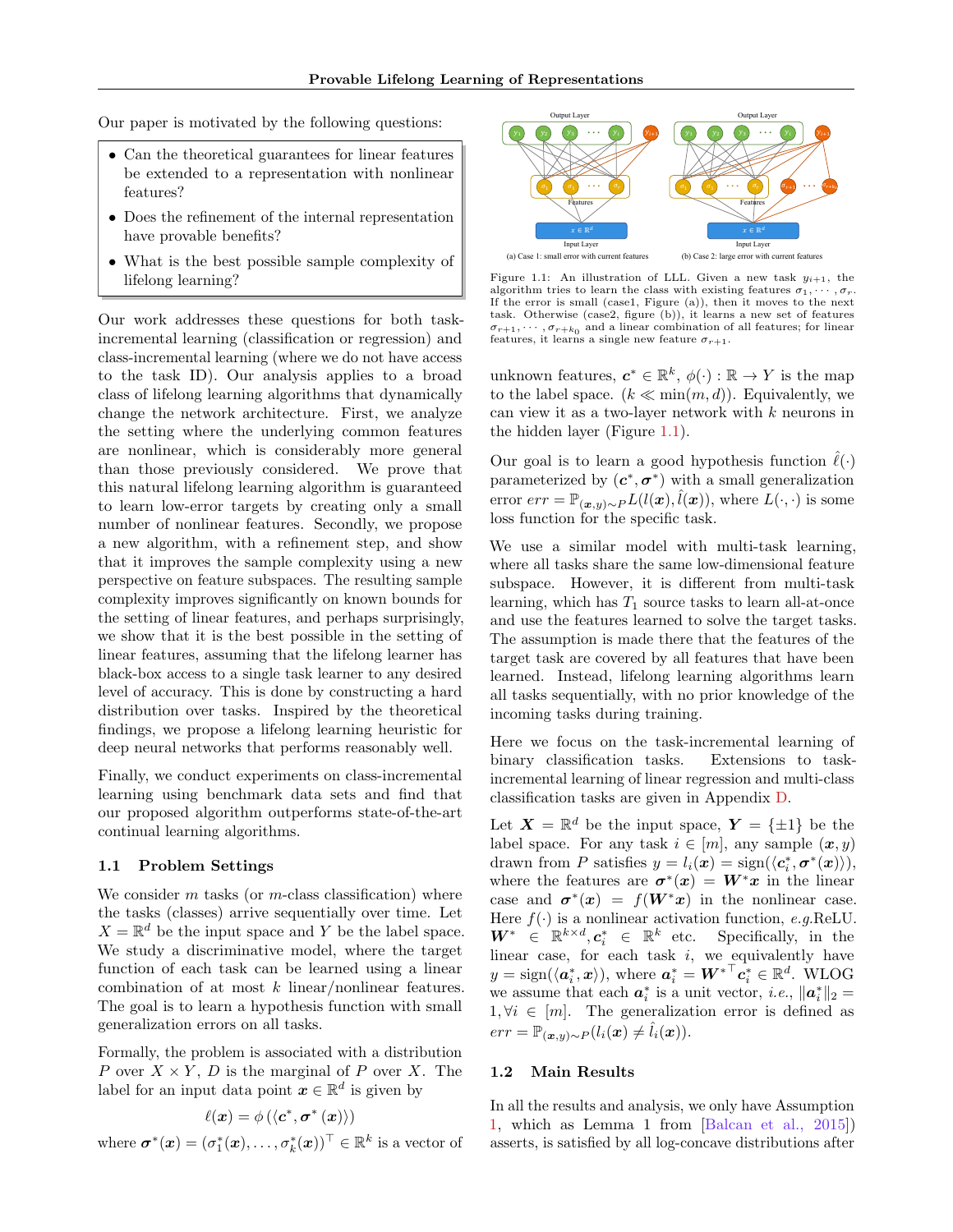<span id="page-2-2"></span>an affine transformation. This class includes many common distributions, such as Gaussian, Uniform and Gamma distributions [Lovász and Vempala, 2007].

<span id="page-2-0"></span>Assumption 1. (Data Distribution Assumption) Let  $\theta(\cdot, \cdot)$  denote the angle between two vectors. We assume that there exist universal constants  $c_2 > c_1 > 0$  s.t., for any unit vectors  $u, v \in \mathbb{R}^d$ ,

 $c_1\theta(\boldsymbol{u},\boldsymbol{v}) \leq \mathbb{P}_{\boldsymbol{x} \sim D}(\text{sign}(\boldsymbol{u}\cdot \boldsymbol{x}) \neq \text{sign}(\boldsymbol{v}\cdot \boldsymbol{x})) \leq c_2\theta(\boldsymbol{u},\boldsymbol{v})$ 

Our theoretical upper bounds are summarized below. The detailed statements for the results appear as Theorem [3,](#page-5-0) Theorem [4](#page-5-1) and Theorem [5](#page-5-2) in Section [3.](#page-5-3) These results are based on the algorithms described in Section [2,](#page-3-0) called Basic Lifelong Learning (LLL) and Lifelong Learning with Representation Refinement (LLL-RR).

Theorem 1 (Summary of Upper Bounds). Consider the lifelong learning setting of input dimension d, m tasks with k common features. The basic lifelong learning algorithm achieves a target error of  $\epsilon$  on all tasks with sample complexity  $\tilde{O}(dk^{1.5}/\epsilon + km/\epsilon)$ for linear features and a factor of k higher for nonlinear features. With representation refinement using at most 2k features, the sample complexity is  $\tilde{O}(dk^{1.5}/\epsilon + km/\epsilon)$ . In the linear setting refinement runs in polynomial-time.

This raises the question of whether there exist algorithms with better sample complexity. We show that the answer is NO in a general sense. We assume that we have black-box access to a single-task learner that works as follows: it takes as input labeled examples and a target accuracy  $\epsilon$ , and outputs some feasible solution with error at most  $\epsilon$ . Then we show that any lifelong learning algorithm that achieves  $\epsilon$  error for all tasks needs  $\Omega(dk^{1.5}/\epsilon + km/\epsilon)$  samples.

<span id="page-2-1"></span>Theorem 2 (Lower Bound). Suppose that a lifelong learner has black-box access to a single task learner that takes an error parameter  $\epsilon$  as input and is allowed to return any vector that is within distance  $\epsilon$ of the true target unit vector, using  $\Theta(d/\epsilon)$  samples in  $\mathbb{R}^d$ . Then, there exists a distribution of m tasks,  $m =$  $2^{\Theta(k)}$  such that for any lifelong learning algorithm, WHP, the total number of samples required to learn all m tasks up to error  $\epsilon$  is  $\Omega(dk^{1.5}/\epsilon + km/\epsilon)$ .

Our contributions can be summarized as follows:

Sample complexity. We bound the sample complexity of lifelong learning for both the linear and nonlinear cases. In the linear case, our bound for the lifelong learning is  $\tilde{O}(dk^{1.5}/\epsilon + km/\epsilon)$ . This improves the dependence on both  $k$  and  $\epsilon$  compared to past work [\[Balcan et al., 2015\]](#page-9-0), which proved a bound of  $\tilde{O}(dk^2/\epsilon^2 + km/\epsilon)$ . It also improves existing theoretical results for multi-task learning [\[Du et al.,](#page-9-1) [2020,](#page-9-1) [Tripuraneni et al., 2020\]](#page-10-2), where the best sample complexity is  $O(dk^2/\epsilon + km/\epsilon)$ . Moreover, this bound is the best possible up to logarithmic factor for any lifelong learning algorithm.

Representation refinement. We propose and analyze the step of sample-free representation refinement in the lifelong learning setting. Specifically, this step aims to reduce the dimension of the feature subspace while keeping the subspace close to the true one. In the linear setting, we provide an algorithmically efficient approach via an SDP relaxation. To the best of our knowledge, we provide the first provable bound for representation refinement.

Proof techniques. Our analysis is based on geometric insights. The test error translates to the distance between the target and learned vectors. To show that our learned feature subspace is close to the true one, we consider the set of candidate  $k$ -dimensional subspaces. We would like to show that the measure of this set decreases rapidly during learning. Instead, we identify the set of well-approximated vectors by our current learned subspace and show that the set grows at a geometric rate until it includes all vectors in the true subspace.

Empirical results. We evaluate our lifelong learning algorithms on standard benchmarks and compare them with state-of-the-art methods, demonstrating their practice efficiency. We also perform simulations for the setting of linear features, and exhibit results that match our theoretical bounds.

## 1.3 Related work

Lifelong learning [\[Thrun and Mitchell, 1995\]](#page-10-1) aims to solve different tasks arriving in a stream, where knowledge from current and previous tasks is reused in subsequent tasks to improve efficiency and sample complexity. Early works found that lifelong learning can encounter Catastrophic Forgetting (CF) [\[McCloskey and Cohen, 1989\]](#page-10-4), especially when using back-propagation [\[Ratcliff, 1990\]](#page-10-5). That is, the performance on old tasks can drop dramatically after learning a new task. There are three main approaches to addressing this problem: adding a regularization term [\[Li and Hoiem, 2017,](#page-10-6) [Kirkpatrick et al., 2017\]](#page-9-3), freezing the network from previous tasks and adding branches to new tasks [\[Xu and Zhu, 2018,](#page-10-7) [Rusu et al.,](#page-10-8) [2016,](#page-10-8) [Liu et al., 2019,](#page-10-9) [Liu et al., 2021,](#page-10-10) [Yoon et al., 2017\]](#page-10-11)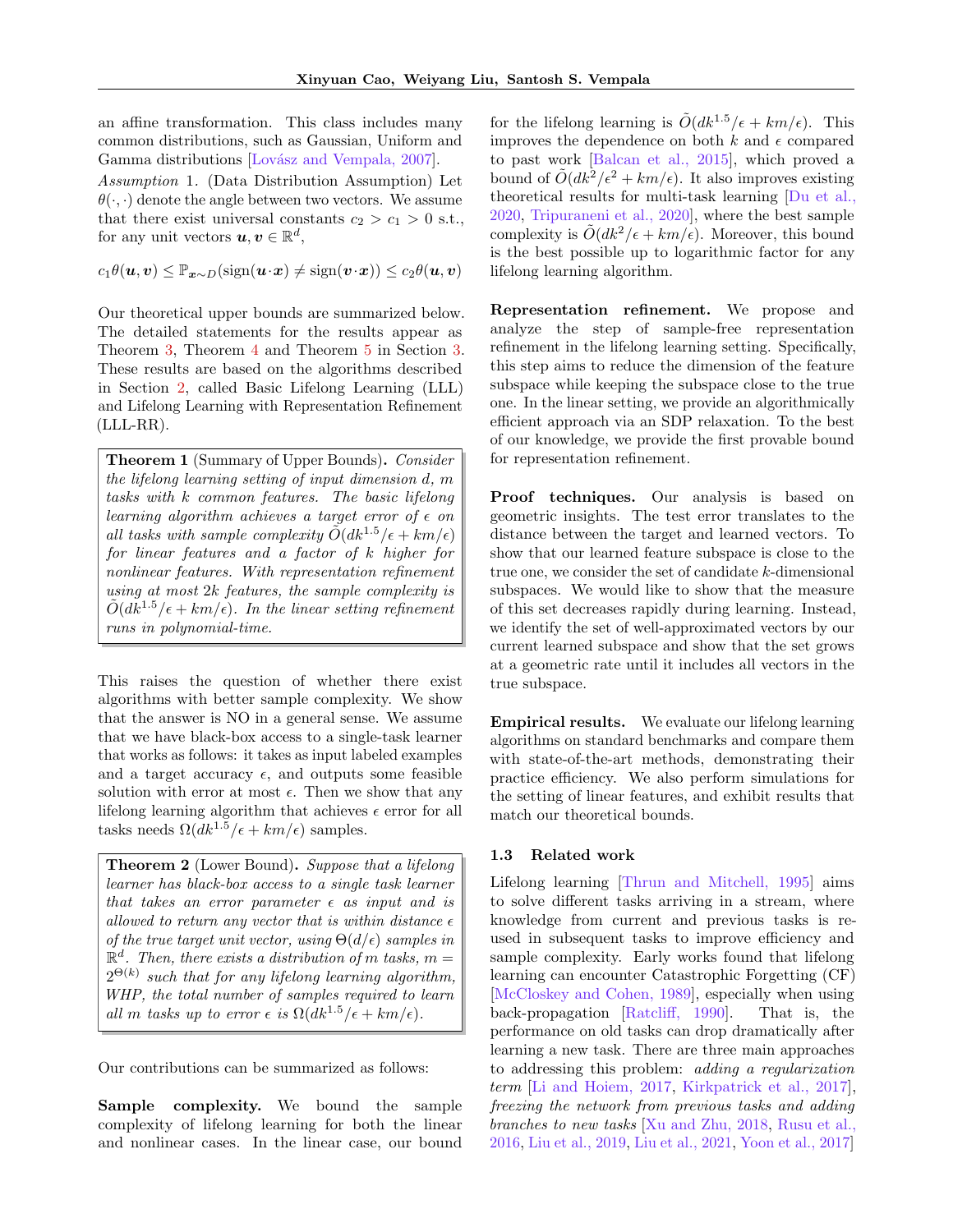<span id="page-3-3"></span>and replaying previous tasks' exemplars [\[Rebuffi et al.,](#page-10-12) [2017\]](#page-10-12). Our work is closest to the second approach in that we dynamically change the architecture to overcome CF. Although we do not know the number of tasks in advance, we prove that our algorithm has a small model size and efficient sample complexity.

Despite a vast literature on lifelong learning methods, theoretical investigations are relatively few. [\[Yin](#page-10-13) [et al., 2020\]](#page-10-13) studies the optimization and generalization properties of the regularization-based method by analyzing the loss landscape. [\[Bennani et al., 2020,](#page-9-4) [Doan et al., 2021\]](#page-9-5) analyze the generalization of the OGD algorithm [\[Farajtabar et al., 2020\]](#page-9-6) through NTK [\[Jacot et al., 2018\]](#page-9-7). [\[Balcan et al., 2015\]](#page-9-0) gives an upper bound on the architecture size when we grow the network when training binary classifiers. We improve their bounds getting nearly tight sample complexity in the linear case, and generalize the approach to the nonlinear regime.

Two topics closely related to lifelong learning are meta-learning and transfer learning. There is a line of work where all tasks approximately [\[Finn](#page-9-8) [et al., 2017,](#page-9-8) [Khodak et al., 2019,](#page-9-9) [Balcan et al.,](#page-9-10) [2019,](#page-9-10) [Denevi et al., 2019\]](#page-9-11) or conditionally [\[Wang et al.,](#page-10-14) [2020,](#page-10-14) [Denevi et al., 2020,](#page-9-12) [Denevi et al., 2021\]](#page-9-13) share a common representation. However, our work focuses on the setting where all tasks share one common low-dimensional representation. [\[Chua et al., 2021\]](#page-9-2) shows the benefits of task-specific fine-tuning, which is fundamentally different from our refinement step. Our refinement step aims to reduce the representation dimension with slight information loss and help to improve the sample complexity of subsequent tasks. This procedure needs no additional data.

There are other works with similar settings to ours where all tasks share one common representation. [\[Baxter, 1997\]](#page-9-14) bounds the sample complexity to achieve low average error from a Bayesian/informationtheoretic point of view. We compare our results with recent work [\[Du et al., 2020,](#page-9-1) [Tripuraneni et al.,](#page-10-2) [2020,](#page-10-2) [Balcan et al., 2015\]](#page-9-0) in Table [1](#page-3-1) for the linear case. Previous works on multi-task learning [\[Du](#page-9-1) [et al., 2020,](#page-9-1) [Tripuraneni et al., 2020\]](#page-10-2) need  $\ddot{O}(dk^2/\epsilon)$  or more samples from previous tasks to learn the hidden features, while our algorithm needs  $\tilde{O}(dk^{1.5}/\epsilon)$  samples. After that, each new task can be learned up to  $\epsilon$ error with  $O(k/\epsilon)$  samples. These results illustrate the efficiency of lifelong learning compared to all-atonce training. Our analysis can also generalize to the setting of nonlinear features, e.g., if labels are generated by a two-layer neural network, with  $k$  hidden units. We prove that our lifelong learning algorithm is sample efficient with only Assumption [1,](#page-2-0) which is relatively weak and clean compared to existing work.

<span id="page-3-1"></span>

| Method                                                                               | Input<br>Assumptions          | Feature<br>Dimension | <b>Total Samples</b>                                                                                                                       |
|--------------------------------------------------------------------------------------|-------------------------------|----------------------|--------------------------------------------------------------------------------------------------------------------------------------------|
| Du et al., $2020$ <sup>†</sup><br>Tripuraneni et al., Sub-gaussian                   | Sub-gaussian                  | k.<br>k.             | $\tilde{O}\left(\frac{dk^2}{\epsilon} + \frac{km}{\epsilon}\right)$<br>$\tilde{O}\left(\frac{dk^2}{\epsilon} + \frac{km}{\epsilon}\right)$ |
| $2020$ <sup>†</sup><br>$\left[\text{Balcan et al., }2015\right]^{\star}$ Log-concave |                               | k                    | $\tilde{O}(\frac{dk^2}{\epsilon^2}+\frac{km}{\epsilon})$                                                                                   |
| LLL $(ours)^*$                                                                       | Well-spread<br>(Assumption 1) |                      | $2k \log(\frac{\log(k)}{\log(k)}) \tilde{O}(\frac{dk^{1.5} + km}{\log(k)})$                                                                |
| LLL-RR $(ours)^*$                                                                    | Well-spread<br>(Assumption 1) | 2k                   | $\tilde{O}(\frac{dk^{1.5}}{k} + \frac{km}{k})$                                                                                             |

Table 1: Comparison of different transfer learning algorithms in the linear setting. †: the method trains all source tasks all at once, and then uses the representation to train the target tasks.  $\star$ : all source tasks and target tasks are learned sequentially.

Notation. We use bold upper-case letters to refer to matrices  $(e.g. X)$  and bold lower-case letters to refer to vectors  $(e.g.x)$ . We use  $[m] = \{1, 2, \dots, m\}$ . We use O to hide polylogarithmic factors.  $O, \Omega, \Theta$  are standard notations for order of growth. For any two vectors  $x, y$ , let  $\theta(x, y)$  be the angle between them. The angle between a vector  $x$  and a subspace  $U$  is defined as  $\theta(x,U) = \min_{u \in U} \theta(x,u)$ . For two subspaces  $U, V$ , define  $\theta(U, V) = \max_{\boldsymbol{u} \in U} \theta(\boldsymbol{u}, V)$ . Thus  $\theta(U, V) \leq$  $\alpha$  iff for all  $u \in U$ ,  $\exists v \in V$  s.t.  $\theta(u, v) \leq \alpha$ . We define the distance from a vector  $u$  to a subspace  $F$ as the orthogonal distance:  $d(\boldsymbol{u}, \boldsymbol{F}) = \min_{\boldsymbol{v} \in \boldsymbol{F}} \|\boldsymbol{u} - \boldsymbol{v}\|_2$ . For a distribution D and two vectors  $u, v$ , we define  $d_D(\mathbf{u}, \mathbf{v}) = \mathbb{P}_{\mathbf{x} \sim D}(\text{sign}(\mathbf{u} \cdot \mathbf{x}) \neq \text{sign}(\mathbf{v} \cdot \mathbf{x})).$ 

# <span id="page-3-0"></span>2 Algorithms

We study three algorithms: the *basic lifelong learning* algorithm (basic LLL) in Section [2.1,](#page-3-2) lifelong learning with representation refinement algorithm (LLL-RR) in Section [2.2,](#page-4-0) and heuristic lifelong learning algorithm (H-LLL) in Section [2.3.](#page-5-4) We prove guarantees for basic LLL and LLL-RR in Section [3.](#page-5-3) We show that H-LLL for deep neural networks (Section [2.3\)](#page-5-4) outperforms stateof-the-art continual learning algorithms in Section [4.2.](#page-8-0)

#### <span id="page-3-2"></span>2.1 Basic Lifelong Learning

Our algorithm maintains a set of features  $\sigma_1(.)$ , ...,  $\sigma_r(.)$  while tasks are presented incrementally. As is shown in Figure [1.1,](#page-1-0) when the next task, say  $(i + 1)$ -th task arrives, the algorithm first tries to learn a new linear combination  $y_{i+1}$  of existing features using examples from the current task. If the best such combination has a low error, it records the linear combination parameters and moves on to the next task. If the error is higher than a threshold  $\epsilon$ , then it learns a new set of features  $\sigma_{r+1}, \cdots, \sigma_{r+k_0}$  and a new linear combination of them with error up to  $\epsilon_{acc}$ . Denote  $k$  as the number of steps that the algorithm learns new features. Let  $k_0$  be the number of features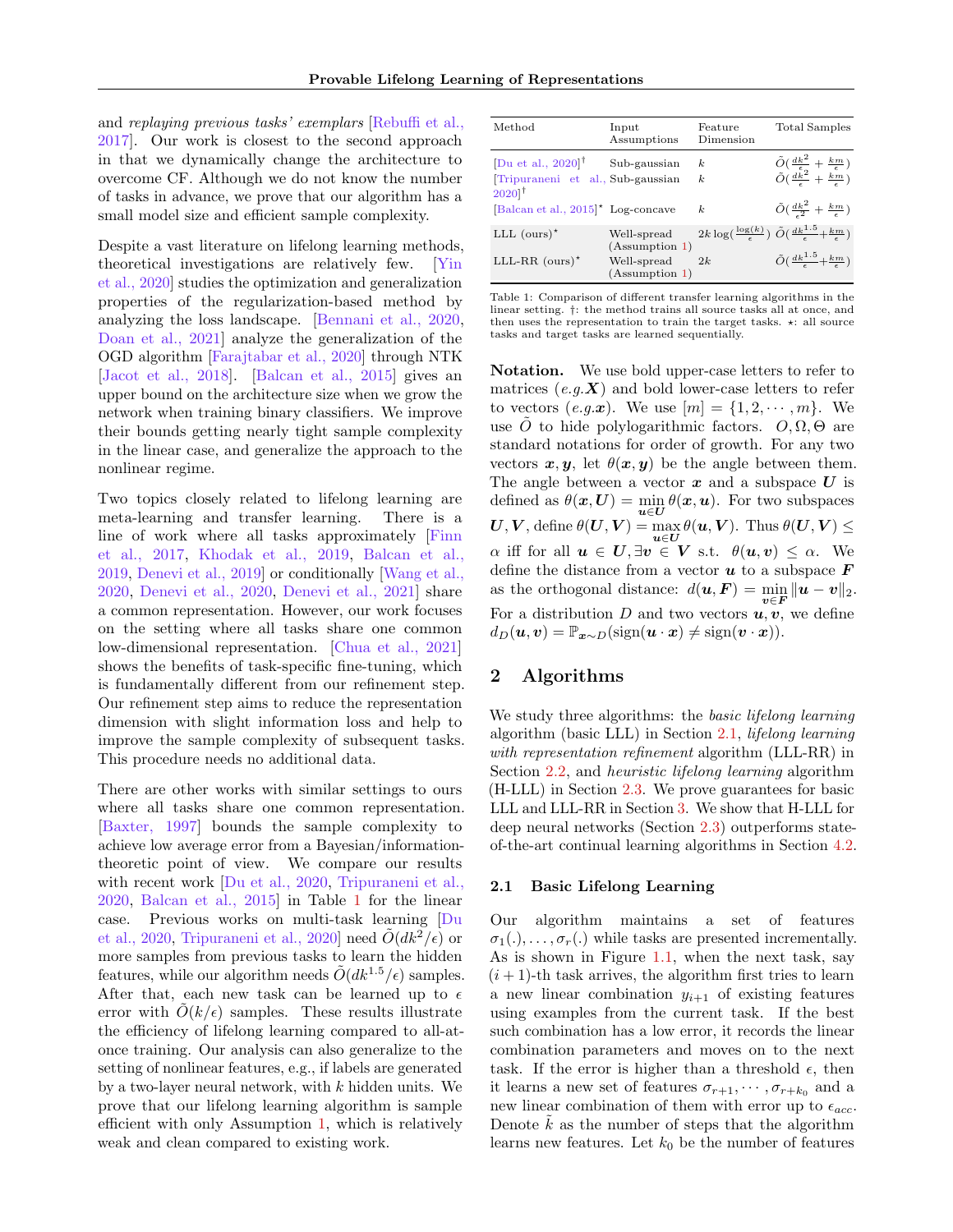<span id="page-4-3"></span>learned at one time, it is a constant dependent on whether the features are linear or not. We describe the algorithm in Algorithm [1.](#page-4-1)

<span id="page-4-1"></span>Algorithm 1 Basic Lifelong learning Algorithm (Basic LLL)

**Input:**  $d, m, k$ , labeled examples of m tasks, threshold parameters  $\epsilon_{acc}, \epsilon$ .

The algorithm maintains a set of features  $\sigma_1(.), \ldots, \sigma_r(.)$  along training. When task  $i + 1$ arrives,

- Use the data from the  $(i + 1)$ -th task, attempt to learn the linear function  $\tilde{c}_{i+1}$  using the current features  $\boldsymbol{\sigma}(\cdot) = (\sigma_1(\cdot), \cdots, \sigma_r(\cdot))^{\top}$ .
- Check whether the hypothesis  $x \mapsto \text{sign}(\tilde{c}_{i+1}^{\top} \sigma(x))$ has error less than  $\epsilon$ .
	- 1. If yes, record the linear combination parameters  $\tilde{c}_{i+1}$ .
	- 2. Otherwise, learn a new set of features  $\boldsymbol{\sigma}'(\cdot) = (\sigma_{r+1}(\cdot), \cdots, \sigma_{r+k_0}(\cdot))^{\top}$  and a linear function  $\tilde{c}_{i+1}$  such that the predictor  $x \mapsto \text{sign}(\tilde{c}_{i+1}^{\top} \sigma'(x))$  has error less than  $\epsilon_{acc}$ . Update the representation  $\sigma(\cdot)$  =  $(\sigma_1(\cdot),\cdots,\sigma_{r+k_0}(\cdot))^{\top}$ .

 $\textbf{return}\;\; m\;\; predictors: \;\; \bm{x}\;\; \rightarrow \;\; \text{sign}(\tilde{\bm{c}}_i^\top \bm{\sigma}(\bm{x})),\;\; where$  $\boldsymbol{\sigma}(\boldsymbol{x}) = (\sigma_1(\boldsymbol{x}), \cdots, \sigma_{\tilde{k}k_0}(\boldsymbol{x}))^{\top}, 1 \leq i \leq m.$ 

The algorithm works for both linear and nonlinear features. For linear features, if a new target function does not have a good representation as a combination of the features learned so far, the new target is itself a new feature since everything is linear (Algorithm 1, [\[Balcan](#page-9-0) et al.,  $2015$ , so  $k_0$  above is 1. For nonlinear features, when the current representation is not good enough, we can learn a set of  $k_0 \leq k$  nonlinear features with low error since each task corresponds to a target with at most  $k$  features. Here we assume that a single such combination can be learned efficiently (i.e., a neural network with a small, single hidden layer) [\[Bartlett](#page-9-15) [et al., 2019\]](#page-9-15). Section [3](#page-5-3) proves that the number of features to be learned can be upper bounded by  $O(kk_0)$ . We give the full guarantees for this basic LLL algorithm in Theorem [3.](#page-5-0)

### <span id="page-4-0"></span>2.2 Lifelong Learning with Representation Refinement

Similar to the basic LLL algorithm, LLL-RR also expands the feature space gradually. Whenever we learn a new task  $i$ , we attempt to learn it using the current representation and check whether a linear combination exists with an error less than  $\epsilon$ . If yes, we record the classifier for the current task and move to the next one. Otherwise, we learn a new classifier for the current task with error at most  $\epsilon_{acc}$ , via new features; we then do a step of representation refinement on all the features learned so far. The refinement step can also be done when the number of features grows above a threshold rather than every time a new task is learned to high accuracy. The formal description of LLL-RR is given in Appendix [C.](#page-19-1)

Refinement algorithm. Denote  $\tilde{w}_1, \cdots, \tilde{w}_{(\hat{k}+1)k_0}$ as all the features learned so far. The goal of refinement is to find a minimal dimensional feature subspace that is within distance  $\epsilon_{acc}$  to all learned features. We minimize the dimension of feature subspace while keeping it close to the original representation by solving the optimization problem [\(2.1\)](#page-4-2). This problem is NP-hard, but we provide an efficient approximation algorithm for the linear case (and practical implementation for the general case in Section [2.3\)](#page-5-4).

<span id="page-4-4"></span>

| <b>Algorithm 2</b> Representation Refinement (RR) |  |
|---------------------------------------------------|--|
|                                                   |  |

**Input:** All features learned so far  $\tilde{w}_1, \cdots, \tilde{w}_{(\hat{k}+1)k_0}$ , and the desired feature subspace dimension  $k$ . Solve the following optimization problem, and get the solution  $V'$ .

<span id="page-4-2"></span>
$$
\begin{aligned}\n\min_{\mathbf{V}} \quad & \dim(\mathbf{V}) \\
\text{s.t.} \quad & d(\tilde{\mathbf{w}}_i, \mathbf{V}) \le \epsilon_{acc}, \quad \text{for } 1 \le i \le \left(\hat{k} + 1\right) k_0 \\
& \text{return } \text{Refined representation } \mathbf{V}'.\n\end{aligned} \tag{2.1}
$$

The refinement step is provably beneficial to the total sample complexity. Theorem [4](#page-5-1) guarantees that lifelong learning algorithm with representation refinement (LLL-RR) can be ended with learning new features in  $O(k)$  steps. The analysis is shown in Section [3.](#page-5-3)

Linear features. We provide an efficient implementation for the linear case by using a Semi-definite Programming (SDP) relaxation [\(2.2\)](#page-5-5) and then applying Principal Component Analysis (PCA) to round the SDP solution. The relaxation from [\(2.1\)](#page-4-2) to [\(2.2\)](#page-5-5) is natural. The positive semi-definite (PSD) matrix X represents the projection matrix to  $V^{\perp}$ , the complement of the subspace  $V$ . It is a relaxation since X might have fractional eigenvalues between 0 and 1. We describe the formal algorithm in Algorithm [3.](#page-5-6) As is proved in Theorem [5](#page-5-2) (Section [3\)](#page-5-3), if the optimal dimension of the feature subspace is  $k$ , this linear case implementation will output a  $(2k-1)$ -dimensional subspace V' with  $d(\tilde{\boldsymbol{w}}_i, V') \leq \sqrt{2} \epsilon_{acc}, \forall i \in [\hat{k} + 1].$ Consequently, LLL-RR terminates with feature dimension  $O(k)$ .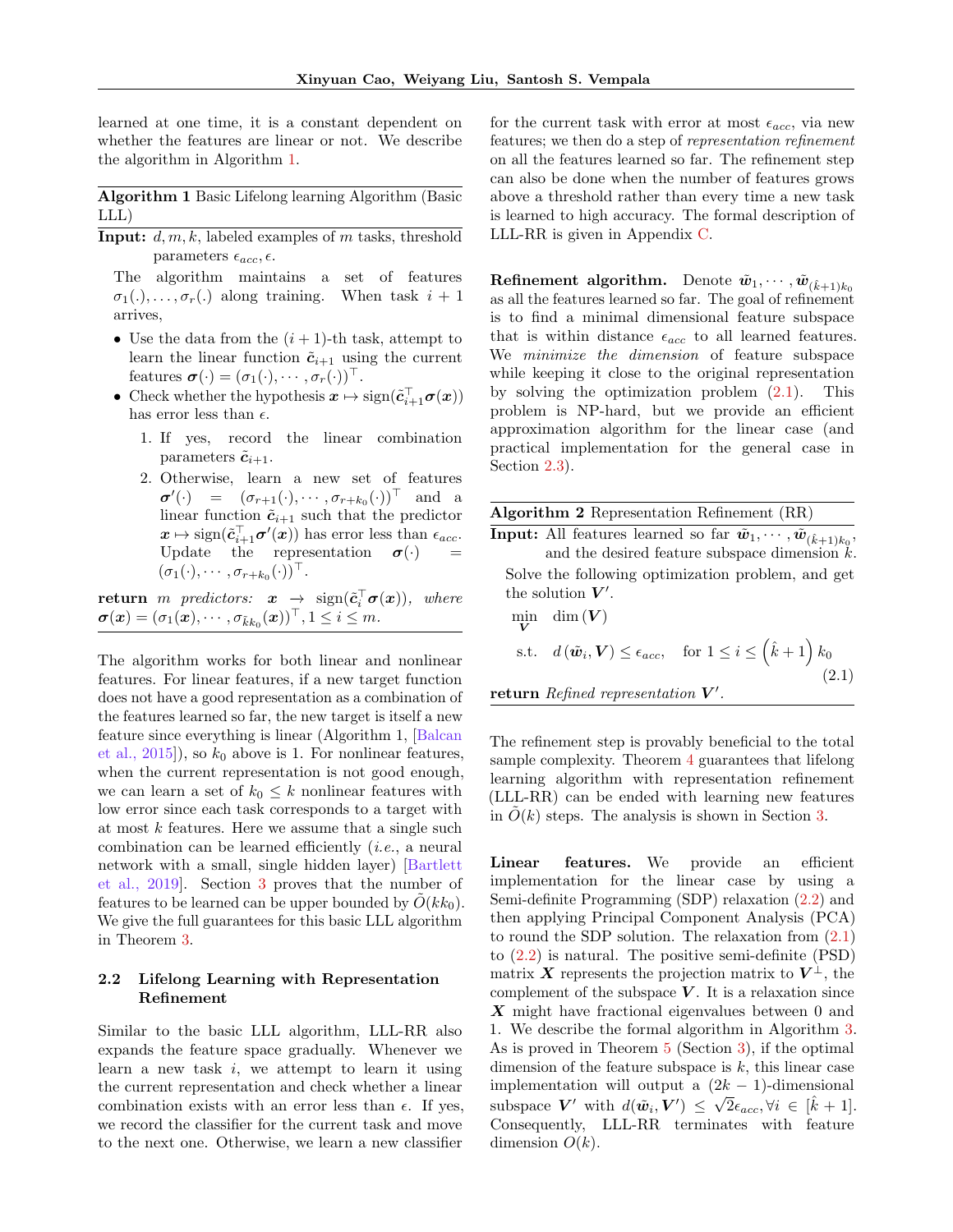<span id="page-5-7"></span><span id="page-5-6"></span>Algorithm 3 Representation Refinement (RR) Implementation in Linear Case

- **Input:** All features learned so far  $\tilde{w}_1, \dots, \tilde{w}_{k+1}$ , and the desired feature subspace dimension k.
	- 1. Solve the following SDP, and get the solution  $\mathbf{X}^*, t^*.$

<span id="page-5-5"></span>
$$
\min_{\mathbf{X},t} \quad t
$$
\n
$$
\text{s.t.} \quad \tilde{\boldsymbol{w}}_i^\top \mathbf{X} \tilde{\boldsymbol{w}}_i \le t, 1 \le i \le \hat{k} + 1 \qquad (2.2)
$$
\n
$$
0 \le \mathbf{X} \le I
$$
\n
$$
\text{Tr}(\mathbf{X}) = d - k
$$

2. Do the singular value decomposition P the singular value decomposition  $\mathbf{X}^* =$ <br> $\frac{d}{i=1} \lambda_i \mathbf{u}_i \mathbf{u}_i^\top$ , where  $0 \leq \lambda_1 \leq \cdots \leq \lambda_d \leq 1$ .

**return**  $V' = \text{span}(\boldsymbol{u}_1, \cdots, \boldsymbol{u}_{2k-1})$  as the refined representation.

## <span id="page-5-4"></span>2.3 A Lifelong Learning Heuristic for Deep Neural Networks

In order to apply our basic LLL algorithm to deep neural networks, we propose a heuristic lifelong learning (H-LLL) algorithm. The intuition of our LLL algorithm is to build an expandable and dynamic representation that can adapt to incoming tasks/classes without sacrificing the quality for previous tasks/classes. Following this intuition, we propose to learn a separate encoder for each task. We observe the training data  $\mathcal{D}_i$  for the *i*-th task and the memory buffer  $\mathcal{M}_i$  for the previous tasks. The memory buffer is constructed based on herding selection [\[Welling, 2009,](#page-10-15) [Rebuffi](#page-10-12) [et al., 2017\]](#page-10-12). H-LLL works iteratively in two phases. First, H-LLL learns the representation with a separate encoder  $f_i$  in the *i*-th task, while the other encoders  $f_i, j \leq i$  are frozen during the training in the *i*th task. Second, H-LLL finetunes the last classifier layer using the memory buffer  $\mathcal{M}_i$  and the current task data  $\mathcal{D}_i$ . These two steps are iterated as the training proceeds. We take the  $i$ -th task as an example. Since we train a separate encoder  $f_i$  for the *i*-th task, the representation of a sample  $x$  (by the end of the i-th task) is constructed by concatenating all the learned features:  $\mathbf{v}_i(\mathbf{x}) = \{f_1(\mathbf{x}), f_2(\mathbf{x}), \cdots, f_i(\mathbf{x})\}$ where  $v_i$  denotes the representation after learning the i-th task. The training uses cross-entropy loss on both the memory buffer  $\mathcal{M}_i$  and the current dataset  $\mathcal{D}_i$ :

$$
\mathcal{L} = -\frac{1}{|\mathcal{M}_i \cup \mathcal{D}_i|} \sum_{i=1}^{|\mathcal{M}_i \cup \mathcal{D}_i|} \log \left( \text{SoftMax} \left( \mathbf{W}_{\text{cls}}^{\top} \mathbf{v}_i(\mathbf{x}) \right) \right)
$$
(2.3)

where  $W_{\text{cls}}$  is the weight of the last classifier layer. After training of the representation is completed, we follow [\[Yan et al., 2021\]](#page-10-16) and re-train the classifier layer

with a heated-up softmax [\[Zhang et al., 2018\]](#page-10-17) and a balanced finetuning method [\[Castro et al., 2018\]](#page-9-16). Note that, for each encoder  $f_j, \forall j$ , we can parameterize it with any neural network. In this paper, we use ResNet-18 for all the encoders  $f_i, \forall j$ .

## <span id="page-5-3"></span>3 Theoretical Guarantees

Here we state the main theorems for the basic LLL algorithm and LLL-RR algorithm, bounding the representation size and complexity. Here our algorithm and analysis apply for both linear and nonlinear features. For nonlinear features, we consider the kernel induced by them. These features live in a potentially infinite-dimensional space (or exponential in  $d$  dimensional space if,  $e.g.,$  the input is from the Boolean hypercube).

The main theorems are stated as follows. Complete proof for all theoretical guarantees are in Appendix [A.](#page-11-0)

We begin with a bound for the basic LLL algorithm.

<span id="page-5-0"></span>Theorem 3 (Basic LLL). Consider the lifelong learning setting of input dimension d, m tasks with k common features. Let  $\epsilon_{acc} = \frac{\epsilon}{c}$  $\frac{\epsilon}{c\sqrt{k}}$  for a sufficiently small constant  $c > 0$ . Under Assumption [1,](#page-2-0) the basic LLL algorithm, learns new features at most  $k = O(k \log(\log(k)/\epsilon))$  times and the dimension of the learned feature space is  $O(k \log(\log(k)/\epsilon))$  for linear features and  $O(k^2 \log(\log(k)/\epsilon))$  for nonlinear features. The total number of labeled examples to learn all tasks to within error  $\epsilon$  is  $O(\frac{dk^{1.5}}{\epsilon} \log(\frac{\log(k)}{\epsilon}))$  $\frac{g(k)}{\epsilon}$ )  $\log(\frac{k}{\epsilon})$  +  $\frac{km}{\epsilon} \log(\frac{\log(k)}{\epsilon})$  $\frac{g(k)}{\epsilon}$ )  $\log(\frac{1}{\epsilon})$  =  $\tilde{O}(dk^{1.5}/\epsilon + km/\epsilon)$  for linear features and a factor of k higher for nonlinear features.

Our main result analyzes the lifelong learning algorithm with representation refinement.

<span id="page-5-1"></span>Theorem 4 (LLL with Representation Refinement). Consider the lifelong learning setting of input dimension d, m tasks with k common features. Suppose that the algorithm has access to an oracle that gives a constant-factor approximation of Optimization Problem [2.1.](#page-4-2) Set  $\epsilon_{acc} = \frac{\epsilon}{\omega}$  $\frac{\epsilon}{c\sqrt{k}}$  for a sufficiently small constant  $c > 0$ . Under Assumption [1,](#page-2-0) the LLL-RR algorithm learns at most  $O(k \log(\log(k)/\epsilon))$  new features, and the dimension of the feature space is  $O(k)$ . The total number of labeled examples to learn tasks to within error  $\epsilon$  is  $O\left(\frac{dk^{1.5}}{\epsilon} \log\left(\frac{\log(k)}{\epsilon}\right)\right)$  $\frac{\log(k)}{\epsilon}$ )  $\log(\frac{k}{\epsilon}) + \frac{km}{\epsilon} \log(\frac{1}{\epsilon})$ ) =  $\tilde{O}(dk^{1.5}/\epsilon + km/\epsilon).$ 

In the linear setting, we provide an efficient implementation of the constant-factor approximation oracle in Algorithm [3](#page-5-6) with the following guarantee.

<span id="page-5-2"></span>Theorem 5 (Approximation). In the linear case, for the optimization problem  $(2.1)$ , if there exists a subspace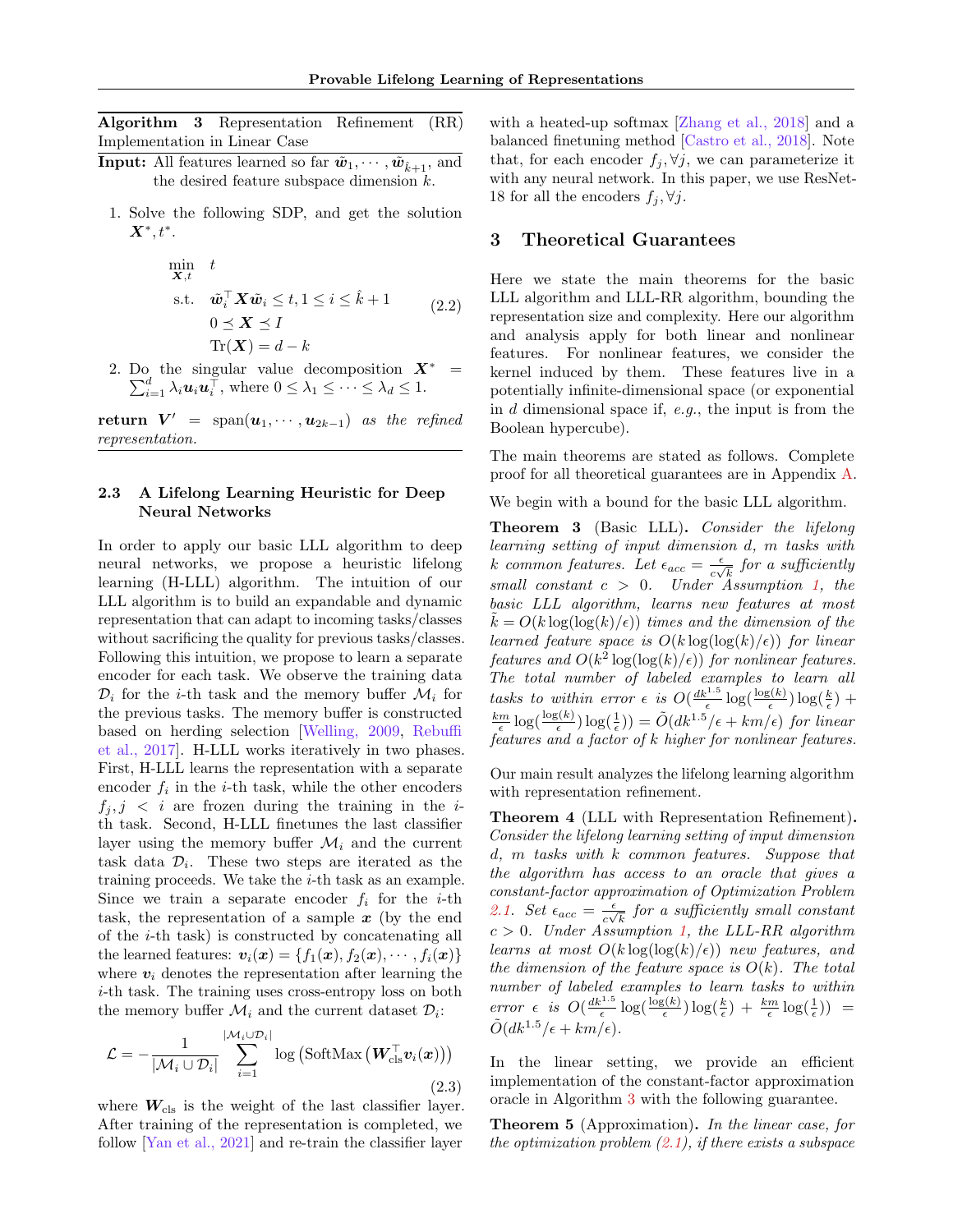<span id="page-6-0"></span>

Figure 3.1: Geometric illustration of the proof sketch. For any target  $a_i$  that has more than  $\epsilon$  error based on the previous feature subspace  $V_{i-1}$ , the algorithm accurately learns a new feature within error  $\epsilon_{acc}$ , and therefore pushes the new feature subspace  $V_i$  towards the the true one  $V^*$ .

 $\mathbf{V}^*$  of k dimension with  $d(\tilde{\boldsymbol{w}}_i, \boldsymbol{V}^*) \leq \epsilon_{acc}, \forall i \in [\hat{k} + \hat{k}]$ 1], then for any constant  $c > 1$ , we can get a  $(ck -$ 1)-dimensional subspace solution with approximation  $factor \sqrt{1 + \frac{1}{c-1}}$  in maximum distance. Specifically, let  $c = 2$ , the output of Algorithm [3,](#page-5-6)  $V'$ , is a  $(2k - 1)$ dimensional subspace s.t.  $d(\tilde{\boldsymbol{w}}_i, \boldsymbol{V}') \leq \sqrt{2} \epsilon_{acc}, \forall i \in$  $[\hat{k} + 1]$ .

#### 3.1 Proof idea and plan of Theorem [4](#page-5-1)

Our proof is based on geometry. Firstly, we show that Assumption [1](#page-2-0) guarantees that the distance between hypothesis vectors approximates the test error within a constant factor. As is shown in Figure [3.1,](#page-6-0) for any target  $a_i$  that has a large error based on the previous features,  $d(\boldsymbol{a}_i, \boldsymbol{V}_{i-1}) \geq \epsilon$  neglecting constants. Learning  $a_i$  accurately will help reduce the angle between the feature subspace of the algorithm  $V_i$ and the true feature subspace  $V^*$ . To quantify the improvement in the angle between the feature subspaces, we construct a convex set whose volume grows at a geometric rate. This leads to the upper bound on the number of new features.

To be more specific, denote  $i_1, \dots, i_{\tilde{k}}$  as the indices of tasks where we learn new features. At step  $i_{\hat{k}}$ , we construct a set  $Y_{i_k^*}$  of all possible subspaces that are feasible solutions to the refinement optimization problem [\(2.1\)](#page-4-2). Let  $X_{i_k}$  be the set of vectors in the unit ball in the true k-dimensional feature subspace that ball in the true *k*-dimensional feature subspace that are within distance  $O(\epsilon/\sqrt{k})$  to all subspaces in  $Y_{i_k}$ . Then we can show that  $X_{i_k}$  is a symmetric convex set. Clearly, the set  $Y_{i_k}$  shrinks during training as we have more and more constraints in the optimization problem. Alongside, the volume of  $X_i$  increases exponentially. The learning procedure terminates when  $X_{i_k}$  covers the ball  $B_k(0, 1/2\sqrt{k})$ , which means that a target function (unit vector) spanned by the true  $k$  features will have error  $O(\epsilon)$  to the solution learned by LLL-RR. In other words, the feature subspace we learn can solve all future tasks with small errors using only hypothesis vectors

from the learned feature subspace.

We will prove this step by step. Lemma [1](#page-6-1) bridges the test error to the distance metric. Lemma [2,](#page-6-2) Lemma [3](#page-6-3) and Corollary [1](#page-6-4) show that the convex hull of true feature vectors is contained in the set  $X_{i_{\hat{k}}}$ . Lemma [4](#page-6-5) carefully analyzes the maximum volume ellipsoid in  $X_{i_{\hat{k}}}$  , whose volume grows exponentially. Based on these facts, we can bound the number of new features and prove Theorem [4.](#page-5-1)

Let  $X = \mathbb{R}^d$ , for each task i, there exists unit length  $a_i$  such that all  $(x, y)$  drawn from P satisfies  $sign(\langle \boldsymbol{a}_i, \boldsymbol{x} \rangle) = y.$  Let  $\boldsymbol{A} \in \mathbb{R}^{m \times d}$ , rows of which are  $a_i^{\top}$ . Since the parameters  $a_i$  lie in some kdimensional subspace with  $k \ll \min(m, n)$ , there exists  $\mathbf{W} \in \mathbb{R}^{k \times d}, \mathbf{C} \in \mathbb{R}^{m \times k}$  such that  $\mathbf{A} = \mathbf{C}\mathbf{W}$ . Rows  $\boldsymbol{w}_1^\top, \cdots, \boldsymbol{w}_k^\top$  can be seen as  $k$  linear meta-features that are sufficient to learn  $m$  tasks. In each step when the current feature subspace cannot achieve low error, we learn new features. Then we take the refinement step to keep a minimal dimensional subspace that is close to all current features  $\tilde{w}_1, \cdots, \tilde{w}_k$ .

<span id="page-6-1"></span>**Lemma 1.** Given two unit vectors  $u, v$  and a distribution D. If D satisfies Assumption [1,](#page-2-0) then there exist nonzero constants  $c'$  and  $c''$  such that  $c' \| \bm{u} - \bm{v} \|_2 \leq d_D(\bm{u}, \bm{v}) \leq c'' \| \bm{u} - \bm{v} \|_2.$ 

<span id="page-6-2"></span>**Lemma 2.** Let S be a set of subspaces. Let  $X = \{x \in$  $B_k(0,1)|d(\boldsymbol{x},\boldsymbol{Y}) \leq r, \forall \boldsymbol{Y} \in S$ . Then the set X is a symmetric convex set.

<span id="page-6-3"></span>**Lemma 3.** For any  $\hat{k} \in [\tilde{k}], \text{ let }$ 

$$
Y_{i_{\hat{k}}} := \{ \mathbf{V} | d(\tilde{\mathbf{w}}_{i_j}, \mathbf{V}) \le c_1 \epsilon_{acc}, \forall j \le \hat{k} \},\
$$

$$
X_{i_k} := \{ \boldsymbol{x} \in B_k(0,1) | d(\boldsymbol{x}, \boldsymbol{V}) \leq (c_1 + \frac{1}{c'}) \epsilon_{acc}, \forall \boldsymbol{V} \in Y_{i_k} \},
$$

where  $c_1, c'$  are small constants. Then for any  $j \geq$  $\hat{k}, \pm \bm{a}_{i_{\hat{k}}}\in X_{i_j}$ .

<span id="page-6-4"></span>**Corollary 1.** For any  $\hat{k} \in [\tilde{k}],$ 

$$
\operatorname{conv}(\pm a_{i_1},\cdots,\pm a_{i_{\hat{k}}})\subseteq X_{i_{\hat{k}}}.
$$

<span id="page-6-5"></span>**Lemma 4** (Max Ellipsoid). Let  $K \subset \mathbb{R}^k$  be a symmetric convex body and  $E(K)$  be the maximum volume ellipsoid contained in K. For a vector  $\boldsymbol{u}$  on the boundary of  $E(K)$ , let  $K' = \text{conv}(K, 2\sqrt{k}\mathbf{u}, -2\sqrt{k}\mathbf{u}).$ Then,

$$
\frac{\text{vol}(E(K'))}{\text{vol}(E(K))} \ge \frac{13}{10}.
$$

**Proof idea of Lemma [4.](#page-6-5)** We first consider  $E(K)$  =  $B_k(0,1)$ , a unit ball around the origin and the vector  $u=(1,0,\cdots,0)^\top\in \mathrm{bd}(E(K)).$  By symmetry, we can assume the ellipsoid  $E(K'') = \{x | \frac{x_1^2}{a^2} + \sum_{i=2}^k$  $\frac{x_i^2}{b^2} \leq 1$ and only consider the two-dimensional slice first, where  $\bm{u} \,=\, (1,0)^{\top},\; E(K^{\prime\prime}) \,=\, \{(x,y)|\frac{x^2}{a^2} \,+\, \frac{y^2}{b^2}$  $\frac{y^2}{b^2} \leq 1$ . Then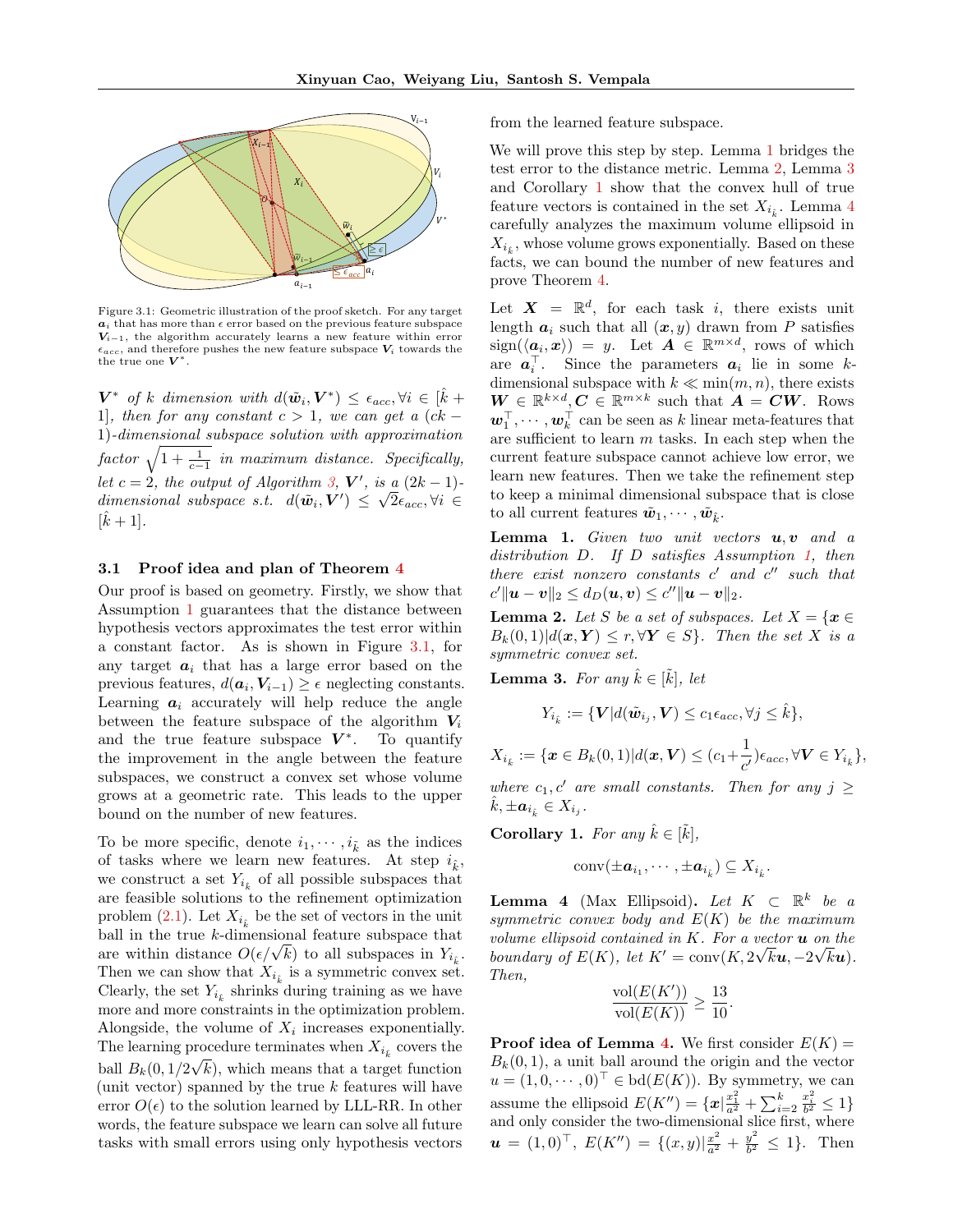we calculate the volume of the ellipsoid contained in  $E(K'')$ , which is greater than  $\frac{13}{10}$  of the volume of the unit ball. Finally we define an affine bijective transformation to a general ellipsoid  $E(K)$ . See Figure [3.2](#page-7-0) as a sketch of part of the calculation.

<span id="page-7-0"></span>

Figure 3.2: Maximum volume ellipsoid

It is noteworthy that the convex set  $X_i$  (of feature vectors in  $\mathbb{R}^k$ ) we keep in the proof is defined to be close to any possible subspace that is close to the subspace spanned by new features  $\tilde{w}_i$ . So our proof is quite general for any lifelong learning algorithm that dynamically expands the architecture, e.g.the basic LLL algorithm.

#### 3.2 Proof of Theorem [5](#page-5-2)

Let  $(X^*, t^*)$  be a solution of the SDP  $(2.2)$  with singular value decomposition (SVD)  $\bm{X}^* = \sum_{i=1}^d \lambda_i \bm{u}_i \bm{u}_i^{\top}$ , where  $0 \leq \lambda_1 \leq \cdots \leq \lambda_d \leq 1$ , and  $\sum_{i=1}^d \lambda_i = d - k$ . Let  $V'$  be the span of  $\{u_1, \dots, u_{k'}\}$ . Then the squared distance of any vector  $\boldsymbol{a}$  to  $\boldsymbol{V}'$  is  $\sum_{i=k'+1}^{d}(\boldsymbol{a}^{\top}\boldsymbol{u}_{i})^{2}$ . In the meantime, the SDP assigns a value of  $a^{\top} X^* a =$  $\sum_{i=1}^{d} \lambda_i (\boldsymbol{a}^\top \boldsymbol{u}_i)^2$ . Thus, the multiplicative increase in squared distance is at most

$$
\frac{\sum_{i=k'+1}^{d} (\boldsymbol{a}^\top \boldsymbol{u}_i)^2}{\sum_{i=1}^{d} \lambda_i (\boldsymbol{a}^\top \boldsymbol{u}_i)^2} \leq \frac{1}{\lambda_{k'+1}}
$$

Now since the sum of all eigenvalues is  $d - k$  and each one is at most 1, for  $k' \geq k$ , we must have

$$
\lambda_{k'+1} \geq \frac{(d-k)-(d-k'-1)}{k'+1} = \frac{k'-k+1}{k'+1}
$$

Choose  $k' = ck - 1$ , and we would have

$$
\frac{\sum_{i=ck}^{d} (\boldsymbol{a}^{\top} \boldsymbol{u}_i)^2}{\sum_{i=1}^{d} \lambda_i (\boldsymbol{a}^{\top} \boldsymbol{u}_i)^2} \le \frac{1}{\lambda_{ck}} \le 1 + \frac{1}{c-1}
$$

Since there exists a subspace  $V^*$  of k dimension with  $d(\tilde{\boldsymbol{w}}_i, \boldsymbol{V}^*) \leq \epsilon_{acc}, \forall i \in [$  $[k + 1]$ , we have  $\sum_{i=1}^d \lambda_i(\tilde{\boldsymbol{w}}_i^\top \boldsymbol{u}_i)^2 \leq \epsilon_a^2$ Consequently, span $(\boldsymbol{u}_1, \dots, \boldsymbol{u}_{ck-1})$  is a  $(ck - 1)$ -dimensional approximation of  $V^*$  with the approximation factor  $\sqrt{1 + \frac{1}{c-1}}$  in maximum distance.

Specifically, for  $c = 2$ , we have  $d^2(\tilde{\boldsymbol{w}}_i, \boldsymbol{V}') =$  $\sum_{i=2k}^d (\tilde{\boldsymbol{w}}_i^\top \boldsymbol{u}_i)^2 \leq 2 \epsilon_{acc}^2.$ 

<span id="page-7-1"></span>

Figure 3.3: Geometric illustration of the lower bound examples when  $k = 2, d = 3$ . The errors that the algorithm makes concentrate on the third coordinate, and thus lead to the large angle between the learned feature subspace  $V$  and the underlying one  $U$ . Any new task, e.g.,  $a_3$  that lies on the span of  $\{a_1, a_2\}$  cannot help improve the representation V .

#### 3.3 Proof idea of Theorem [2](#page-2-1) (lower bound)

Consider a sequence of tasks

$$
a_i = \begin{cases} e_i, & 1 \le i \le k \\ \sum_{j \in S} x_j e_j, & i > k \end{cases}
$$

where  $x_j \stackrel{\text{i.i.d}}{\sim} \text{Bernoulli}(1/2)$ ,  $e_j$  is the standard unit vector,  $S \subset [k]$  is a subset of indices. The proof is mainly by constructing an adversarial output of the algorithm where the errors that it makes concentrate on one coordinate, say  $k + 1$ . (See Figure [3.3.](#page-7-1)) We will show by the following steps: (1) After learning the first k tasks, each with error  $\epsilon_i$ , the angle between the learned feature subspace and the underlying one is at least  $\Omega(\sqrt{\sum_{i\in S}\epsilon_i^2})$  for some subset of at least  $k/2$  tasks. (2) For each subsequent task, the angle of the new task to the learned subspace is at least  $\Omega(\sqrt{\sum_{i\in S}\epsilon_i^2})$  with high probability. (3) Learning such a new task does not improve the representation. (4) To solve all tasks not improve the representation. (4) to solve all tasks<br>up to error  $\epsilon$ , we will need each  $\epsilon_i = O(\epsilon/\sqrt{k})$ , and it leads to the sample complexity bound. The full proof and related lemmas are in Appendix [B.](#page-15-0)

#### 4 Simulations and Empirical Results

In this section, we describe our experimental studies. In Section [4.1,](#page-7-2) we run the basic LLL and LLL-RR algorithms in a task-incremental binary classification setting. Then we conduct classincremental experiments on real dataset using our H-LLL algorithm in Section [4.2.](#page-8-0) The performance shows the benefits of our algorithm compared to existing continual learning algorithms.

#### <span id="page-7-2"></span>4.1 Linear Features

Here we consider task-incremental lifelong learning in the setting of binary classification where  $y =$  $sign(\langle c_i^*, W^*x \rangle)$ . We choose the input dimension,  $d = 100$ , the number of tasks,  $m = 100$ , the number of examples per task,  $N = 200$ , the dimension of feature subspace,  $k = 5$ . The parameters  $c_{ij}^*, W_{ij}^* \sim$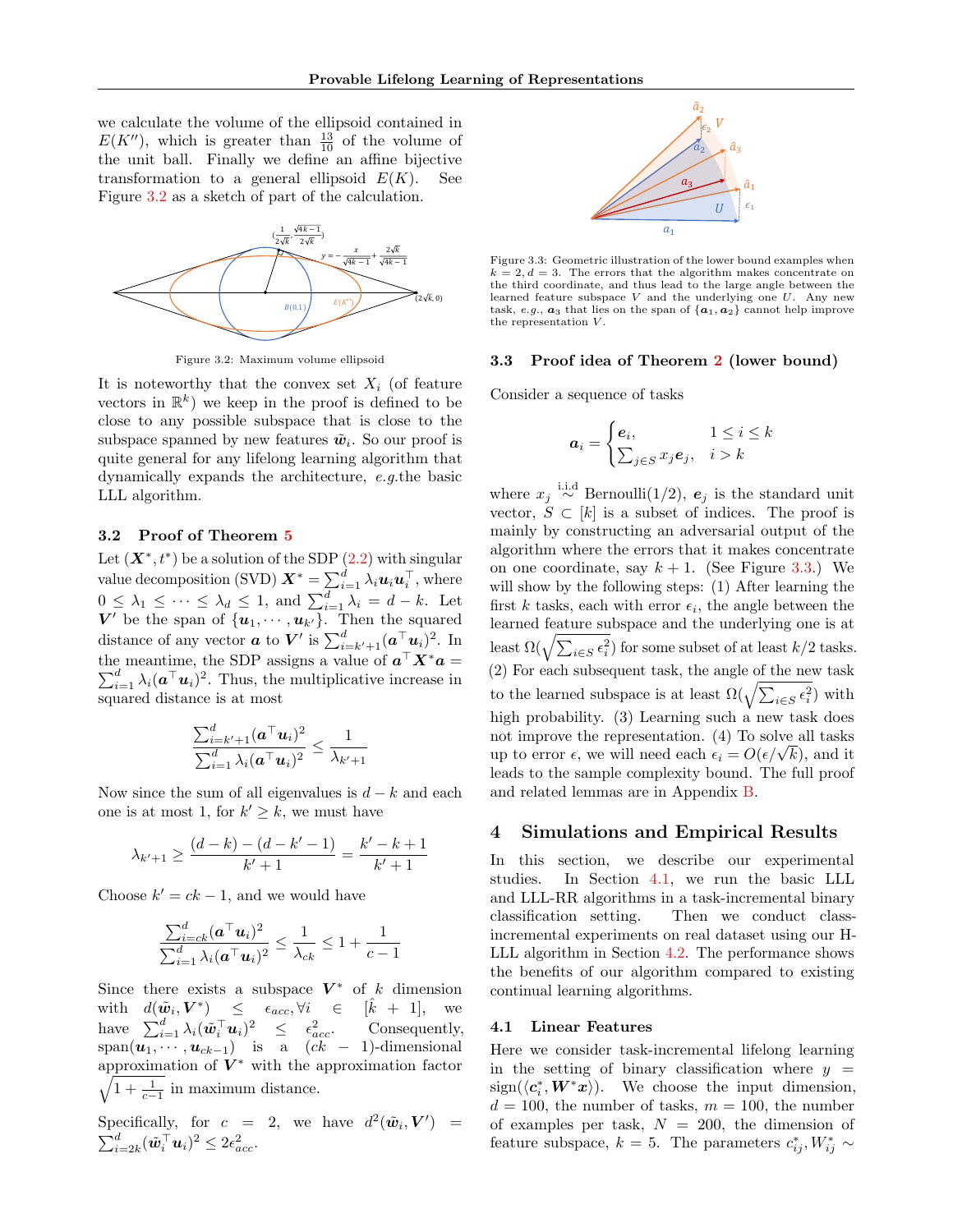<span id="page-8-3"></span><span id="page-8-1"></span>

Figure 4.1: Simulation on linear features.  $N = 200, k = 5, m =$  $100, d= 100$ , averaged on 10 trials.

 $\mathcal{N}(0,1)$ . The input data  $X_i \sim \mathcal{N}(0,1)$ . We set the error threshold to be  $\epsilon = 0.1$ . We compare three methods: LLL (Basic lifelong learning algorithm), LLL-RR (lifelong learning algorithm with representation refinement), and Joint Training (offline training with all data jointly).

The average task accuracy and minimal task accuracy are computed for tasks encountered so far based on the current model. The angle between feature subspaces is calculated as their maximal principal angle. Formally, for two subspaces F and G, let  $P, Q$ to be the orthogonal matrices whose columns form an orthonormal basis of  $F$  and  $G$ . For the singular value decomposition  $P^{\top}Q = U\Sigma V^{\top}$ , we define the principal angles between F and G as  $\theta_i = \arccos(\Sigma_{ii}),$  $\frac{\pi}{2} \geq \theta_1 \geq \cdots, \geq \theta_k \geq 0$ . We calculate the angle between two subspaces  $F$  and  $G$  as the maximal principal angle, *i.e.*,  $arccos(\Sigma_{11})$ .

As we can see in Figure [4.1,](#page-8-1) lifelong learning can continually learn better features while learning more tasks. Moreover, lifelong learning with refinement improves average accuracy, min accuracy, model size and convergence to the underlying feature subspace.

#### <span id="page-8-0"></span>4.2 Image Classification

Experimental settings. We generally follow the experimental settings and evaluation protocol in [\[Rebuffi et al., 2017\]](#page-10-12). In our experiments, we evaluate our H-LLL algorithm on CIFAR-100. We train all 100 classes in 10 splits and each split contains 10 classes. There is no class overlap between different splits. Each training data split can be viewed as a task and is fed to the neural network incrementally. Similar to [\[Rebuffi et al., 2017\]](#page-10-12), we use a fixed memory size of 2,000 exemplars. The final result are curves of the classification accuracies after each batch of classes. We

<span id="page-8-2"></span>

Figure 4.2: Incremental Classification accuracy on CIFAR-100.

use ResNet-18 [\[He et al., 2016\]](#page-9-17) for all the encoders  $f_i, \forall j$  and SGD with weight decay 0.0005. All the ResNet encoders are trained from scratch. For different methods, we use the same class split on CIFAR-100 to ensure fair comparison.

Accuracy vs. number of classes. In Fig. [4.2,](#page-8-2) we first show the comparison of incremental accuracies to some of the state-of-the-art methods including iCaRL [\[Rebuffi et al., 2017\]](#page-10-12), RPSNet [\[Rajasegaran](#page-10-18) [et al., 2019\]](#page-10-18), BiC [\[Hou et al., 2019\]](#page-9-18) and WA [\[Zhao](#page-10-19) [et al., 2020\]](#page-10-19). One can observe that our H-LLL algorithm significantly outperforms the other methods and yields an average incremental accuracy [\[Rebuffi et al., 2017\]](#page-10-12) of 73.8%, while the second best approach (WA) only achieves 69.8% accuracy.

Accuracy for different classes. In order to gain deeper understanding of the H-LLL algorithm, we examine the accuracy of different class splits in each step. From Fig. [4.2,](#page-8-2) we can see that the incremental accuracy for different class groups decreases in a slow and smooth way. This indicates that H-LLL is able to preserve knowledge of class concepts and effectively avoid catastrophic forgetting.

# 5 Discussion

We study, theoretically and empirically, the efficiency of lifelong learning when tasks share a low-dimensional feature representation. We introduce a refinement algorithm and bound its representation and sample complexity, and prove a matching lower bound for the sample complexity (for any lifelong learning algorithm). Our results show that: (1) lifelong learning provably converges for nonlinear feature representations, (2) refinement has provable benefits, and (3) lifelong learning is an efficient approach to multi-class/multitask learning. Our work also indicates that (a) refinement can be practical and can dynamically keep the dimension of the representation bounded and (b) remembering only a small subset of previous examples suffices for efficient lifelong learning.

These results raise several questions; we mention a few. In the general setting of nonlinear features, how can we guarantee that the refinement is efficient in terms of time complexity?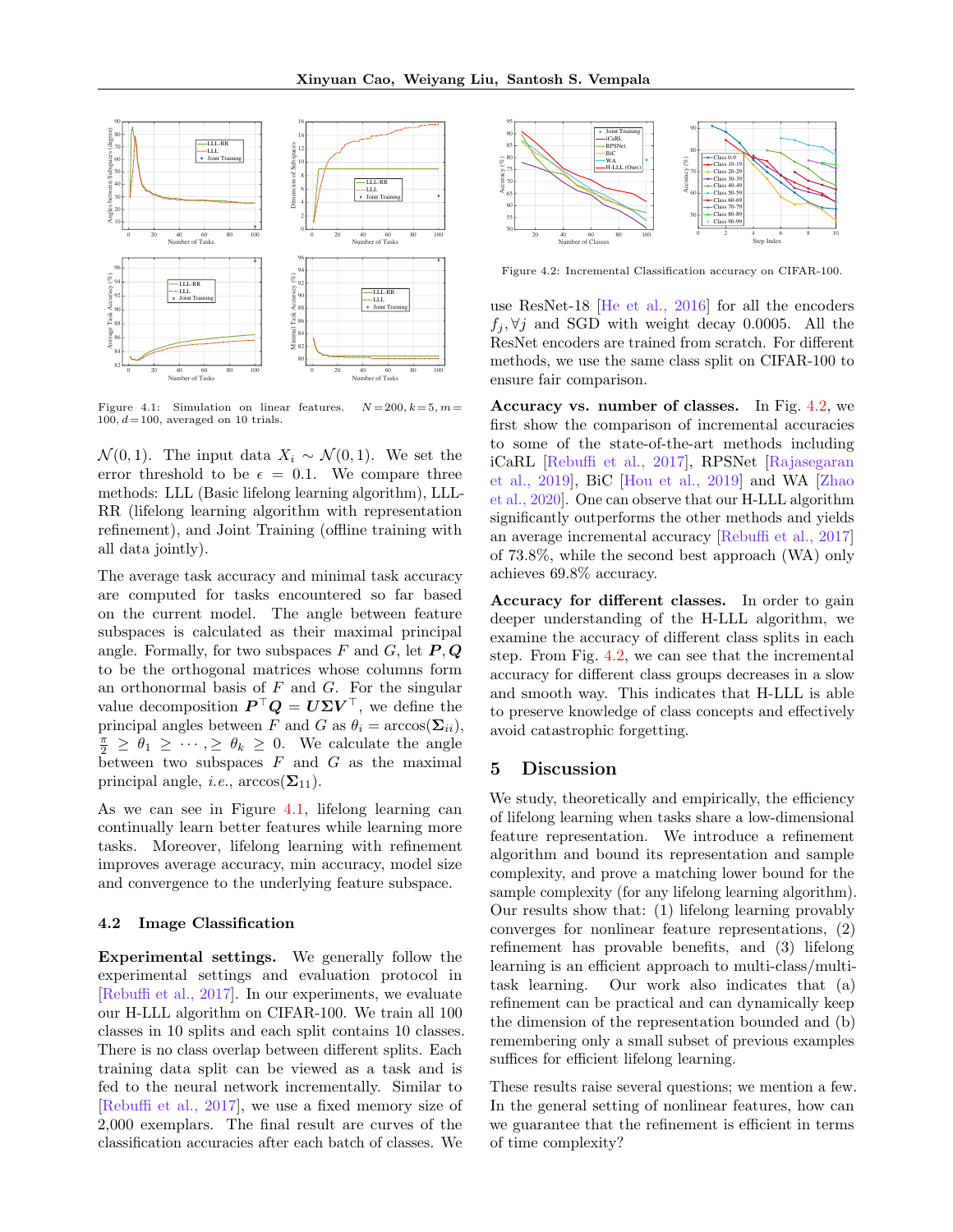Acknowledgements. This work was supported in part by NSF awards CCF-1909756, CCF-2007443 and CCF-2134105. Weiyang Liu is supported by a Cambridge-Tübingen Fellowship, an NVIDIA GPU grant, DeepMind and the Leverhulme Trust via CFI. We thank Le Song for helpful discussions.

#### References

- <span id="page-9-0"></span>[Balcan et al., 2015] Balcan, M.-F., Blum, A., and Vempala, S. (2015). Efficient representations for lifelong learning and autoencoding. In Conference on Learning Theory, pages 191–210. PMLR. [1,](#page-0-0) [2,](#page-1-1) [3,](#page-2-2) [4,](#page-3-3) [5,](#page-4-3) [21](#page-20-0)
- <span id="page-9-10"></span>[Balcan et al., 2019] Balcan, M.-F., Khodak, M., and Talwalkar, A. (2019). Provable guarantees for gradient-based meta-learning. In International Conference on Machine Learning, pages 424–433. PMLR. [4](#page-3-3)
- <span id="page-9-19"></span>[Balcan and Long, 2013] Balcan, M.-F. and Long, P. (2013). Active and passive learning of linear separators under log-concave distributions. In Conference on Learning Theory, pages 288–316. PMLR. [16](#page-15-1)
- <span id="page-9-15"></span>[Bartlett et al., 2019] Bartlett, P. L., Harvey, N., Liaw, C., and Mehrabian, A. (2019). Nearlytight vc-dimension and pseudodimension bounds for piecewise linear neural networks. J. Mach. Learn. Res.,  $20(63):1-17.5$  $20(63):1-17.5$
- <span id="page-9-14"></span>[Baxter, 1997] Baxter, J. (1997). A bayesian/information theoretic model of learning to learn via multiple task sampling. Machine learning, 28(1):7–39. [4](#page-3-3)
- <span id="page-9-4"></span>[Bennani et al., 2020] Bennani, M. A., Doan, T., and Sugiyama, M. (2020). Generalisation guarantees for continual learning with orthogonal gradient descent. arXiv preprint arXiv:2006.11942. [4](#page-3-3)
- <span id="page-9-16"></span>[Castro et al., 2018] Castro, F. M., Marín-Jiménez, M. J., Guil, N., Schmid, C., and Alahari, K. (2018). End-to-end incremental learning. In ECCV. [6](#page-5-7)
- <span id="page-9-2"></span>[Chua et al., 2021] Chua, K., Lei, Q., and Lee, J. D. (2021). How fine-tuning allows for effective metalearning. arXiv preprint arXiv:2105.02221. [1,](#page-0-0) [4](#page-3-3)
- <span id="page-9-12"></span>[Denevi et al., 2020] Denevi, G., Pontil, M., and Ciliberto, C. (2020). The advantage of conditional meta-learning for biased regularization and finetuning. arXiv preprint arXiv:2008.10857. [4](#page-3-3)
- <span id="page-9-13"></span>[Denevi et al., 2021] Denevi, G., Pontil, M., and Ciliberto, C. (2021). Conditional metalearning of linear representations. arXiv preprint arXiv:2103.16277. [4](#page-3-3)
- <span id="page-9-11"></span>[Denevi et al., 2019] Denevi, G., Stamos, D., Ciliberto, C., and Pontil, M. (2019). Online-within-online meta-learning. In ADVANCES IN NEURAL INFORMATION PROCESSING SYSTEMS 32  $(NIPS 2019)$ , volume 32, pages 1–11. Neural Information Processing Systems (NeurIPS 2019). [4](#page-3-3)
- <span id="page-9-5"></span>[Doan et al., 2021] Doan, T., Bennani, M. A., Mazoure, B., Rabusseau, G., and Alquier, P. (2021). A theoretical analysis of catastrophic forgetting through the ntk overlap matrix. In International Conference on Artificial Intelligence and Statistics, pages 1072–1080. PMLR. [4](#page-3-3)
- <span id="page-9-1"></span>[Du et al., 2020] Du, S. S., Hu, W., Kakade, S. M., Lee, J. D., and Lei, Q. (2020). Few-shot learning via learning the representation, provably. arXiv preprint arXiv:2002.09434. [1,](#page-0-0) [3,](#page-2-2) [4](#page-3-3)
- <span id="page-9-6"></span>[Farajtabar et al., 2020] Farajtabar, M., Azizan, N., Mott, A., and Li, A. (2020). Orthogonal gradient descent for continual learning. In International Conference on Artificial Intelligence and Statistics, pages 3762–3773. PMLR. [4](#page-3-3)
- <span id="page-9-8"></span>[Finn et al., 2017] Finn, C., Abbeel, P., and Levine, S. (2017). Model-agnostic meta-learning for fast adaptation of deep networks. In International Conference on Machine Learning, pages 1126–1135. PMLR. [4](#page-3-3)
- <span id="page-9-20"></span>[Finner, 1992] Finner, H. (1992). A generalization of holder's inequality and some probability inequalities. The Annals of probability, pages 1893–1901. [20](#page-19-2)
- <span id="page-9-17"></span>[He et al., 2016] He, K., Zhang, X., Ren, S., and Sun, J. (2016). Deep residual learning for image recognition. In Proceedings of the IEEE conference on computer vision and pattern recognition, pages 770–778. [9](#page-8-3)
- <span id="page-9-18"></span>[Hou et al., 2019] Hou, S., Pan, X., Loy, C. C., Wang, Z., and Lin, D. (2019). Learning a unified classifier incrementally via rebalancing. In CVPR. [9](#page-8-3)
- <span id="page-9-7"></span>[Jacot et al., 2018] Jacot, A., Gabriel, F., and Hongler, C. (2018). Neural tangent kernel: Convergence and generalization in neural networks. arXiv preprint arXiv:1806.07572. [4](#page-3-3)
- <span id="page-9-9"></span>[Khodak et al., 2019] Khodak, M., Balcan, M.-F., and Talwalkar, A. (2019). Adaptive gradient-based metalearning methods. arXiv preprint arXiv:1906.02717. [4](#page-3-3)
- <span id="page-9-3"></span>[Kirkpatrick et al., 2017] Kirkpatrick, J., Pascanu, R., Rabinowitz, N., Veness, J., Desjardins, G., Rusu, A. A., Milan, K., Quan, J., Ramalho, T., Grabska-Barwinska, A., et al. (2017). Overcoming catastrophic forgetting in neural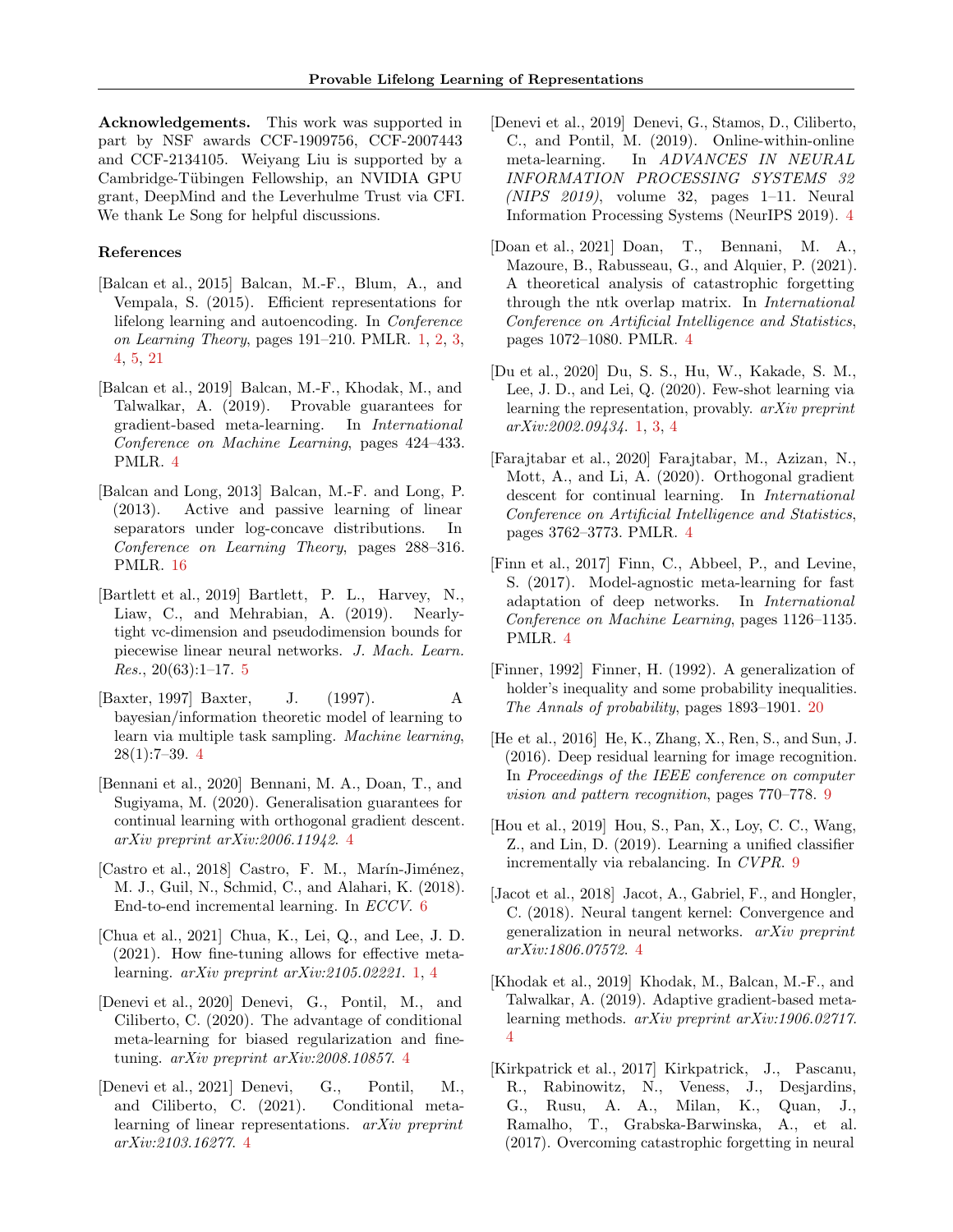networks. Proceedings of the national academy of sciences, 114(13):3521–3526. [3](#page-2-2)

- <span id="page-10-6"></span>[Li and Hoiem, 2017] Li, Z. and Hoiem, D. (2017). Learning without forgetting. IEEE transactions on pattern analysis and machine intelligence, 40(12):2935–2947. [3](#page-2-2)
- <span id="page-10-10"></span>[Liu et al., 2021] Liu, W., Lin, R., Liu, Z., Rehg, J. M., Paull, L., Xiong, L., Song, L., and Weller, A. (2021). Orthogonal over-parameterized training. In CVPR. [3](#page-2-2)
- <span id="page-10-9"></span>[Liu et al., 2019] Liu, W., Liu, Z., Rehg, J., and Song, L. (2019). Neural similarity learning. In NeurIPS. [3](#page-2-2)
- <span id="page-10-3"></span>[Lovász and Vempala, 2007] Lovász, L. and Vempala, S. (2007). The geometry of logconcave functions and sampling algorithms. Random Structures  $\mathcal{C}$ Algorithms, 30(3):307–358. [3,](#page-2-2) [15](#page-14-0)
- <span id="page-10-4"></span>[McCloskey and Cohen, 1989] McCloskey, M. and Cohen, N. J. (1989). Catastrophic interference in connectionist networks: The sequential learning problem. In Psychology of learning and motivation, volume 24, pages 109–165. Elsevier. [3](#page-2-2)
- <span id="page-10-0"></span>[Parisi et al., 2019] Parisi, G. I., Kemker, R., Part, J. L., Kanan, C., and Wermter, S. (2019). Continual lifelong learning with neural networks: A review. Neural Networks, 113:54–71. [1](#page-0-0)
- <span id="page-10-18"></span>[Rajasegaran et al., 2019] Rajasegaran, J., Hayat, M., Khan, S. H., Khan, F. S., and Shao, L. (2019). Random path selection for continual learning. In NeurIPS. [9](#page-8-3)
- <span id="page-10-5"></span>[Ratcliff, 1990] Ratcliff, R. (1990). Connectionist models of recognition memory: constraints imposed by learning and forgetting functions. Psychological review, 97(2):285. [3](#page-2-2)
- <span id="page-10-12"></span>[Rebuffi et al., 2017] Rebuffi, S.-A., Kolesnikov, A., Sperl, G., and Lampert, C. H. (2017). icarl: Incremental classifier and representation learning. In Proceedings of the IEEE conference on Computer Vision and Pattern Recognition, pages 2001–2010. [4,](#page-3-3) [6,](#page-5-7) [9](#page-8-3)
- <span id="page-10-8"></span>[Rusu et al., 2016] Rusu, A. A., Rabinowitz, N. C., Desjardins, G., Soyer, H., Kirkpatrick, J., Kavukcuoglu, K., Pascanu, R., and Hadsell, R.  $(2016)$ . Progressive neural networks.  $arXiv$  preprint arXiv:1606.04671. [3](#page-2-2)
- <span id="page-10-1"></span>[Thrun and Mitchell, 1995] Thrun, S. and Mitchell, T. M. (1995). Lifelong robot learning. Robotics and autonomous systems, 15(1-2):25–46. [1,](#page-0-0) [3](#page-2-2)
- <span id="page-10-2"></span>[Tripuraneni et al., 2020] Tripuraneni, N., Jin, C., and Jordan, M. I. (2020). Provable meta-learning of linear representations. arXiv preprint arXiv:2002.11684. [1,](#page-0-0) [3,](#page-2-2) [4](#page-3-3)
- <span id="page-10-14"></span>[Wang et al., 2020] Wang, R., Demiris, Y., and Ciliberto, C. (2020). A structured prediction approach for conditional meta-learning. Advances in Neural Information Processing Systems. [4](#page-3-3)
- <span id="page-10-15"></span>[Welling, 2009] Welling, M. (2009). Herding dynamical weights to learn. In ICML. [6](#page-5-7)
- <span id="page-10-7"></span>[Xu and Zhu, 2018] Xu, J. and Zhu, Z. (2018). Reinforced continual learning. arXiv preprint arXiv:1805.12369. [3](#page-2-2)
- <span id="page-10-16"></span>[Yan et al., 2021] Yan, S., Xie, J., and He, X. (2021). Der: Dynamically expandable representation for class incremental learning. In CVPR. [6](#page-5-7)
- <span id="page-10-13"></span>[Yin et al., 2020] Yin, D., Farajtabar, M., Li, A., Levine, N., and Mott, A. (2020). Optimization and generalization of regularization-based continual learning: a loss approximation viewpoint. arXiv preprint arXiv:2006.10974. [4](#page-3-3)
- <span id="page-10-11"></span>[Yoon et al., 2017] Yoon, J., Yang, E., Lee, J., and Hwang, S. J. (2017). Lifelong learning with dynamically expandable networks. arXiv preprint arXiv:1708.01547. [3](#page-2-2)
- <span id="page-10-17"></span>[Zhang et al., 2018] Zhang, X., Yu, F. X., Karaman, S., Zhang, W., and Chang, S.-F. (2018). Heated-up softmax embedding. arXiv preprint arXiv:1809.04157. [6](#page-5-7)
- <span id="page-10-19"></span>[Zhao et al., 2020] Zhao, B., Xiao, X., Gan, G., Zhang, B., and Xia, S.-T. (2020). Maintaining discrimination and fairness in class incremental learning. In CVPR. [9](#page-8-3)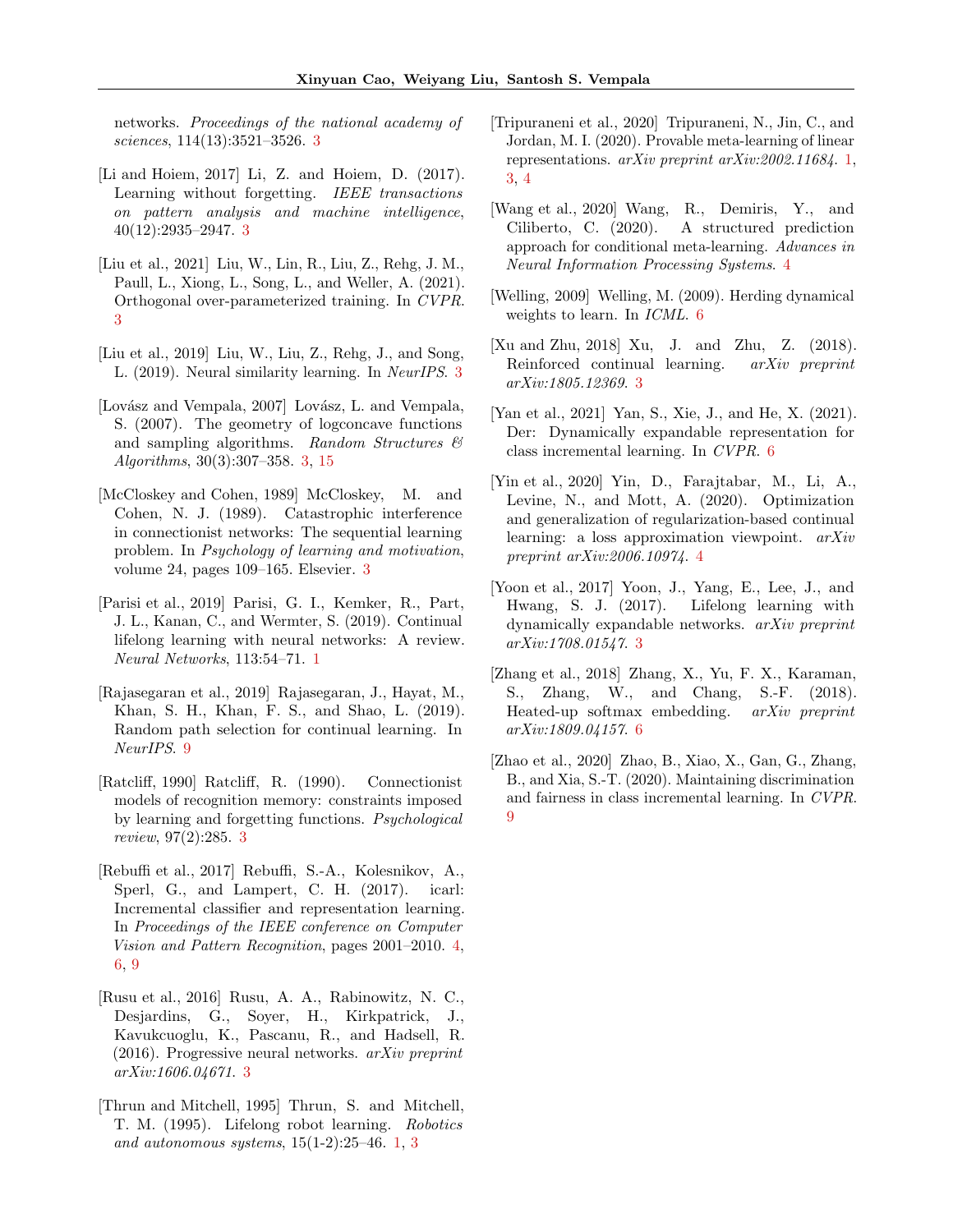# Supplementary Material: Provable Lifelong Learning of Representations

## <span id="page-11-0"></span>A Proof of Theorem [3](#page-5-0) and Theorem [4](#page-5-1)

Here we restate and prove all the lemmas before giving the full proof of the two main theorems.

**Lemma 1.** Given two unit vectors  $u, v$  and a distribution D. If D satisfies Assumption [1,](#page-2-0) then there exist nonzero constants  $c'$  and  $c''$  such that  $c' ||u - v||_2 \le d_D(u, v) \le c'' ||u - v||_2$ .

*Proof.* By Assumption [1,](#page-2-0)  $\exists c_1, c_2$  s.t.  $c_1\theta(\mathbf{u}, \mathbf{v}) \leq d_D(\mathbf{u}, \mathbf{v}) \leq c_2\theta(\mathbf{u}, \mathbf{v})$ . Using the Taylor expansion of cosine function, we know  $1 - x^2/2 \le \cos(x) \le 1 - x^2/2! + x^4/4! \le 1 - 11x^2/24$ . Since  $\|\mathbf{u} - \mathbf{v}\|_2^2 = 2 - 2\cos(\theta(\mathbf{u}, \mathbf{v}))$ , we have  $\sqrt{\frac{11}{12}}\theta(u,v) \leq ||u-v||_2 \leq \theta(u,v)$ . Choose  $c' = c_1, c'' = \sqrt{\frac{12}{11}}c_2$ , we get the results proved.  $\Box$ 

**Lemma 2.** Let S be a set of subspaces. Let  $X = \{x \in B_k(0,1) | d(x,Y) \le r, \forall Y \in S\}$ . Here  $B_k(0,1)$  is the unit ball in  $k$ -dimension. Then the set  $X$  is a symmetric convex set.

*Proof.* For any  $x \in X, \forall Y \in S$ , since  $d(x, Y) = d(-x, Y)$ , we have  $-x \in X$ . So S is symmetric about the origin. For any  $x_1, x_2 \in X$ , for any  $Y \in S$ , we have  $d(x_1, Y) \le r, d(x_2, Y) \le r$ . Let P be the projection matrix of Y,

$$
\begin{aligned} & (\| \boldsymbol{P} \boldsymbol{x}_1 \|_2 + \| \boldsymbol{P} \boldsymbol{x}_2 \|_2)^2 - \| \boldsymbol{P} \left( \boldsymbol{x}_1 + \boldsymbol{x}_2 \right) \|_2^2 \\ =& \boldsymbol{x}_1^\top \boldsymbol{P}^\top \boldsymbol{P} \boldsymbol{x}_1 + \boldsymbol{x}_2^\top \boldsymbol{P}^\top \boldsymbol{P} \boldsymbol{x}_2 + 2 \| \boldsymbol{P} \boldsymbol{x}_1 \|_2 \| \boldsymbol{P} \boldsymbol{x}_2 \|_2 - \left( \boldsymbol{x}_1 + \boldsymbol{x}_2 \right)^\top \boldsymbol{P}^\top \boldsymbol{P} \left( \boldsymbol{x}_1 + \boldsymbol{x}_2 \right) \\ =& \| \boldsymbol{P} \boldsymbol{x}_1 \|_2 \| \boldsymbol{P} \boldsymbol{x}_2 \|_2 - \left( \boldsymbol{P} \boldsymbol{x}_1 \right)^\top \left( \boldsymbol{P} \boldsymbol{x}_2 \right) \geq 0 \end{aligned}
$$

So we have

$$
d\left(\frac{x_1+x_2}{2},Y\right) = \left\|P\left(\frac{x_1+x_2}{2}\right)\right\|_2 \le \left\|P\left(\frac{x_1}{2}\right)\right\|_2 + \left\|P\left(\frac{x_2}{2}\right)\right\|_2 = \frac{1}{2}d(x_1,Y) + \frac{1}{2}d(x_2,Y) \le r
$$

For a fixed  $Y, \{x \in B_k(0,1)|d(x,Y) \leq r\}$  is closed and thus convex. Therefore

$$
X = \bigcap_{\mathbf{Y} \in S} \{ \mathbf{x} \in B_k(0,1) | d(\mathbf{x}, \mathbf{Y}) \le r \}
$$

is a convex set.

**Lemma 3.** For any  $\hat{k} \in [\tilde{k}]$ , let

$$
Y_{i_{\hat{k}}} := \{ \mathbf{V} | d(\tilde{\mathbf{w}}_{i_j}, \mathbf{V}) \le c_1 \epsilon_{acc}, \forall j \le \hat{k} \},
$$
  

$$
X_{i_{\hat{k}}} := \{ \mathbf{x} \in B_k(0,1) | d(\mathbf{x}, \mathbf{V}) \le (c_1 + \frac{1}{c'}) \epsilon_{acc}, \forall \mathbf{V} \in Y_{i_{\hat{k}}} \},
$$

where  $c_1, c'$  are small constants. Then for any  $j \geq \hat{k}, \pm a_{i_{\hat{k}}} \in X_{i_j}$ .

*Proof.* For  $\forall V \in Y_{i_k}$ ,  $d(\tilde{w}_{i_k}, V) \leq c_1 \epsilon_{acc}$ . Since we learn the feature vector  $\tilde{w}_{i_k}$  within error  $\epsilon_{acc}$ , by Lemma [1,](#page-6-1) we have  $d(\boldsymbol{a}_{i_k}, \tilde{\boldsymbol{w}}_{i_k}) \leq \epsilon_{acc}/c'$ . So  $d(\boldsymbol{a}_{i_k}, V) \leq (c_1 + \frac{1}{c'})\epsilon_{acc}$ . Hence  $\boldsymbol{a}_{i_k} \in X_i$ . Because  $d(\boldsymbol{x}, V) = d(-\boldsymbol{x}, V)$ , we also know  $-\boldsymbol{a}_{i_{\hat{k}}}\in X_i$ . Also  $Y_{i_1}\supseteq Y_{i_2}\supseteq\cdots\supseteq Y_{i_{\tilde{k}}}$ , so  $X_{i_1}\subseteq X_{i_2}\subseteq\cdots\subseteq X_{i_{\tilde{k}}}$ . So for any  $j\geq \hat{k}$ ,  $\pm \boldsymbol{a}_{i_{\hat{k}}}\in X_{i_j}$ .

Corollary 1. For any  $\hat{k} \in [\tilde{k}], \text{ conv}(\pm \boldsymbol{a}_{i_1}, \cdots, \pm \boldsymbol{a}_{i_{\hat{k}}}) \subseteq X_{i_{\hat{k}}}.$ 

*Proof.* From Lemma [3,](#page-6-3) we know  $\pm a_{i_1}, \dots, \pm a_{i_k} \in X_{i_k}$ . Combined with Lemma [2,](#page-6-2) we get the corollary.  $\Box$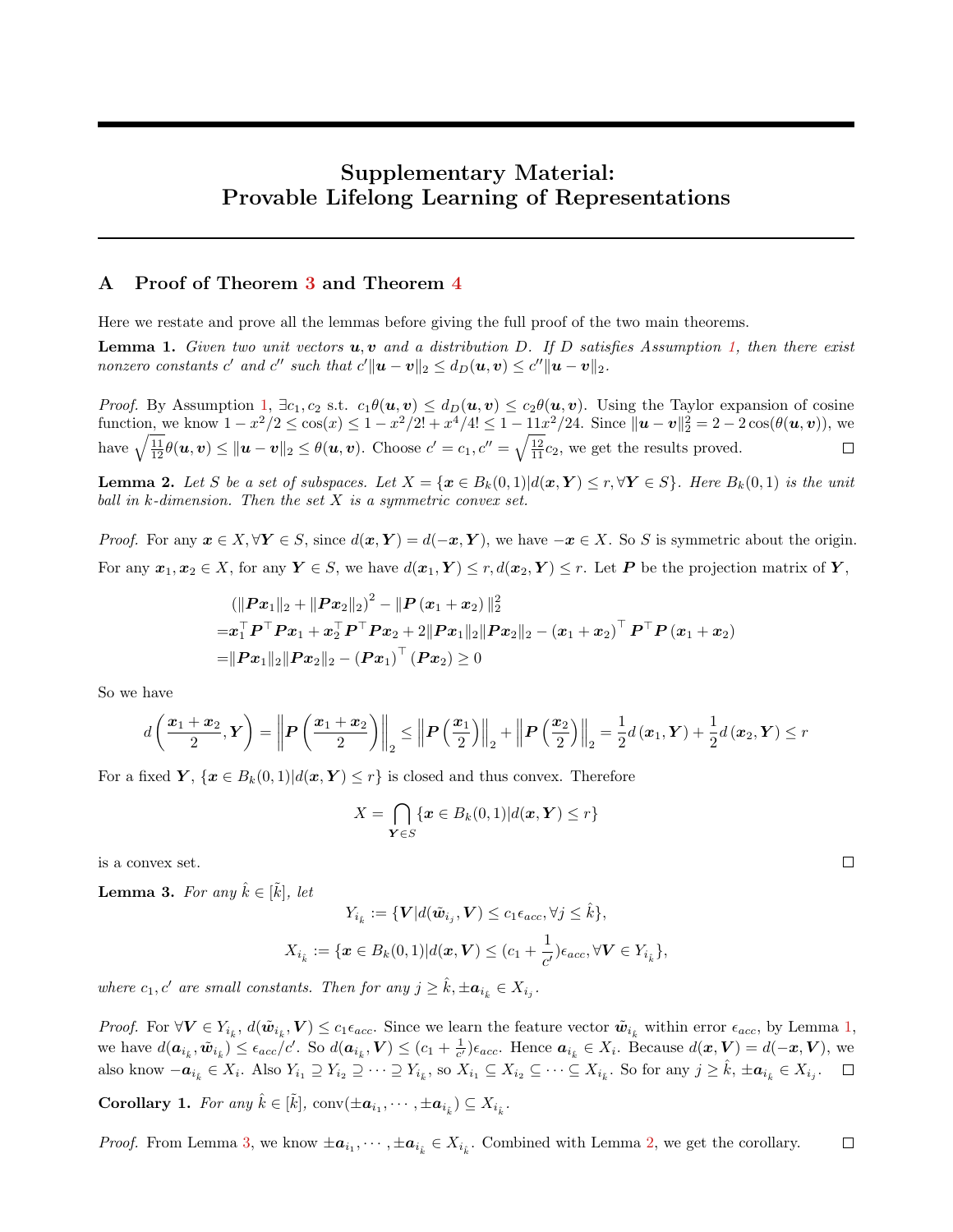**Lemma 4** (Max Ellipsoid). Let  $K \subset \mathbb{R}^k$  be a symmetric convex body and  $E(K)$  be the maximum volume ellipsoid contained in K. For a vector **u** on the boundary of  $E(K)$ , i.e.  $u \in bd(E(K))$ , let  $K' = \text{conv}(K, 2\sqrt{k}u, -2\sqrt{k}u)$ . Then,

$$
\frac{\text{vol}\left(E\left(K'\right)\right)}{\text{vol}\left(E\left(K\right)\right)} \ge \frac{13}{10}
$$

.

*Proof.* Since  $E(K) \subseteq K$ , we have

$$
K^{\prime\prime}:=\operatorname{conv}\left(E\left(K\right),2\sqrt{k}\boldsymbol{u},-2\sqrt{k}\boldsymbol{u}\right)\subseteq K^{\prime}
$$

So it suffices to prove that

$$
\frac{\text{vol}\left(E\left(K^{\prime\prime}\right)\right)}{\text{vol}\left(E\left(K\right)\right)} \ge \frac{13}{10}
$$

First, let's assume that  $E(K) = B_k(0, 1)$ , *i.e.*, the unit ball around the origin, and the vector  $u$  is  $(1, 0, \dots, 0)^\top \in$  $B_k(0, 1)$ . By symmetry, we can assume the ellipsoid

$$
E(K'') = \left\{ x \left| \frac{x_1^2}{a^2} + \sum_{i=2}^k \frac{x_i^2}{b^2} \le 1 \right. \right\}
$$

We consider the two-dimensional slice first, where  $\mathbf{u} = (1,0)^{\top}$ ,  $E(K'') = \{(x,y)|\frac{x^2}{a^2} + \frac{y^2}{b^2}\}$  $\frac{y^2}{b^2} \leq 1$ . Direct calculation shows that √

$$
\forall (x, y) \in K'', y \le -\frac{x}{\sqrt{4k - 1}} + \frac{2\sqrt{k}}{\sqrt{4k - 1}}
$$

where  $y = -\frac{x}{\sqrt{4k-1}} + \frac{2\sqrt{4k}}{\sqrt{4k}}$  $\frac{2\sqrt{k}}{k}$  $\frac{2\sqrt{k}}{4k-1}$  is the line tangent to the unit ball and go across the point  $\left(\frac{1}{2\sqrt{k}}, \frac{\sqrt{4k-1}}{2\sqrt{k}}\right)$  $\frac{(4k-1)}{2\sqrt{k}}$  and the point  $(2\sqrt{k}, 0)$  (see Figure [3.2\)](#page-7-0). So for any point on the boundary of  $E(K'')$ , it also satisfies

$$
y^{2} = b^{2} \left( 1 - \frac{x^{2}}{a^{2}} \right) \le \left( -\frac{x}{\sqrt{4k - 1}} + \frac{2\sqrt{k}}{\sqrt{4k - 1}} \right)^{2}
$$

Simplifying the inequality we get

$$
\left(\frac{b^2}{a^2} + \frac{1}{4k - 1}\right)x^2 - \frac{4\sqrt{k}}{4k - 1}x + \frac{4k}{4k - 1} - b^2 \ge 0
$$

To ensure that the quadratic inequality holds, let the determinant equal zero, and we get  $a^2 = 4k - b^2(4k - 1)$ . So,

$$
\left\{ (x,y) \left| \frac{x^2}{4k - b^2(4k-1)} + \frac{y^2}{b^2} \le 1 \right. \right\} \subseteq K'' \text{ for } b < 1.
$$

By symmetry, in k dimensions, we get that  $E_b \subseteq E(K'')$  for  $b < 1$ .

$$
E_b = \left\{ x \left| \frac{x_1^2}{4k - b^2(4k - 1)} + \sum_{i=2}^k \frac{x_i^2}{b^2} \le 1 \right. \right\}
$$

The volume of this ellipsoid is

vol 
$$
(E_b)
$$
 =  $\sqrt{(4k - b^2 (4k - 1)) b^{2k - 2}}$  vol  $(B_k (0, 1))$ 

Let  $f(b) = (4k - b^2(4k - 1))b^{2k-2}$ . Calculate its derivative and let it to be zero, so we get  $\hat{b}^2 = 1 - \frac{3}{4k-1} < 1$ .

$$
f\left(\hat{b}\right) = 4\left(1 - \frac{3}{4k - 1}\right)^{k - 1} = 4\left(\left(1 - \frac{3}{4k - 1}\right)^{\frac{4k - 4}{3}}\right)^{\frac{3}{4}} \ge 4\left(\frac{1}{e}\right)^{\frac{3}{4}}
$$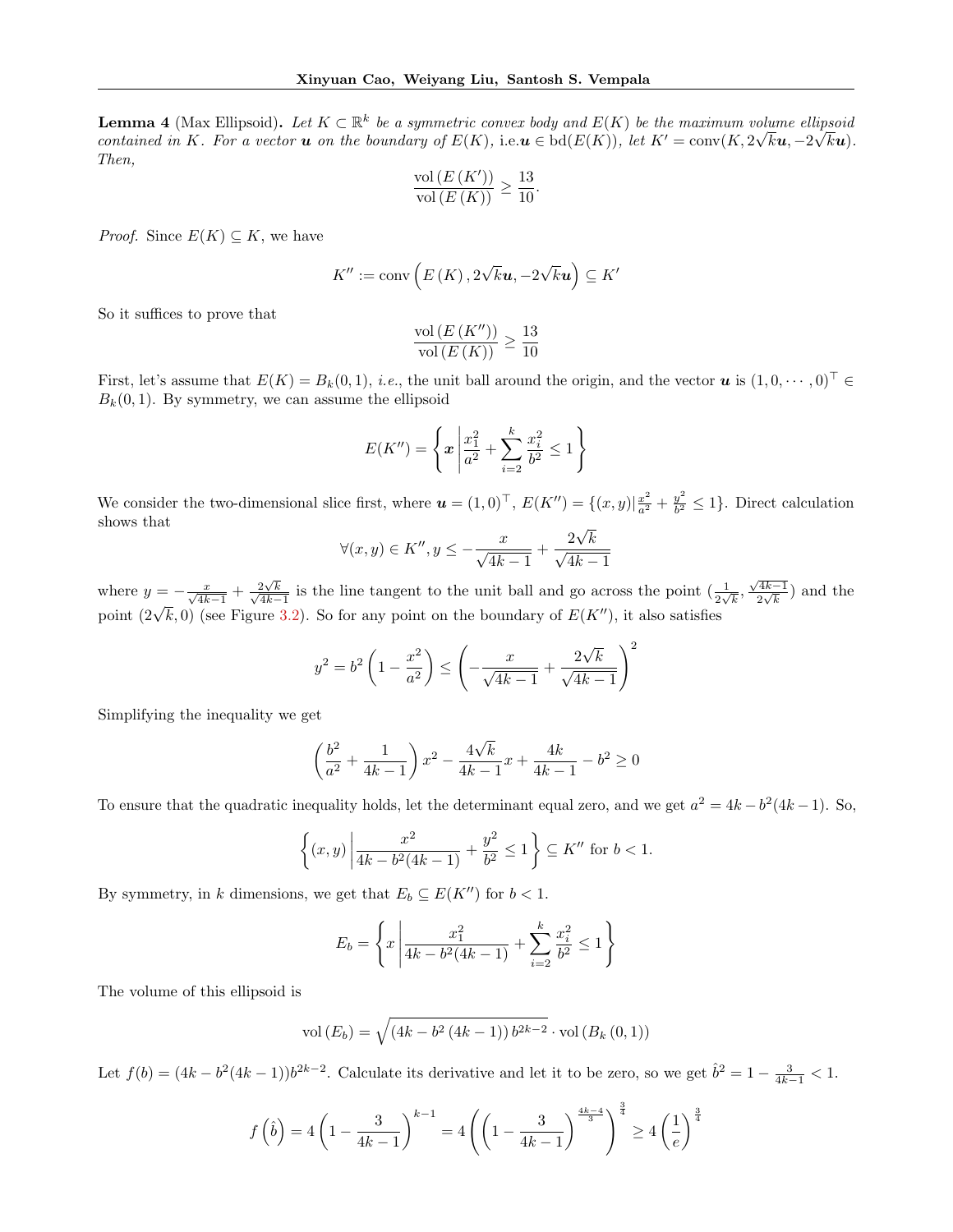Hence we know

$$
vol(E_{\hat{b}}) \ge 2\left(\frac{1}{e}\right)^{\frac{3}{8}} vol(B_{k}(0,1)) \ge \frac{13}{10} vol(B_{k}(0,1))
$$

Finally for any symmetric ellipsoid  $E(K) := \mathbf{A}^{1/2} B_k(0,1)$  and any  $\mathbf{u} = \mathbf{A}^{1/2} \mathbf{u}_0$  on the boundary of  $E(K)$ , where  $u_0$  is the unit vector corresponding to  $u$ . There exists an orthogonal matrix, say  $Q$ , that rotates  $u_0$  to  $(1, 0, \cdots, 0)^\top$ . That is  $\boldsymbol{Qu}_0 = (1, 0, \cdots, 0)^\top$ . Define an affine bijective transformation  $\boldsymbol{T} := \boldsymbol{A}^{1/2}\boldsymbol{Q}^\top\boldsymbol{x}$ , with  $T^{-1}(\bm{x}) = \bm{Q}\bm{A}^{-1/2}\bm{x}$ . Then

$$
T\left(\left(1,0,\cdots,0\right)^{\top}\right) = \boldsymbol{A}^{1/2}\boldsymbol{Q}^{\top}\boldsymbol{Q}\boldsymbol{u}_0 = \boldsymbol{A}^{1/2}\boldsymbol{u}_0 = \boldsymbol{u}
$$

$$
T(B_k(0,1)) = \{T(y)|y^\top y \le 1\}
$$
  
=  $\{x|T^{-1}(x)^\top T^{-1}(x) \le 1\}$   
=  $\{x|x^\top A^{-1/2}Q^\top QA^{-1/2}x \le 1\}$   
=  $\{x|x^\top A^{-1}x \le 1\}$   
=  $E(K)$ 

So we get  $T(E_{\hat{b}}) \subset E(K'')$ . Since the ratio of volumes is invariant under affine transformation, we have

$$
\frac{\text{vol}(E(K''))}{\text{vol}(E(K))} \ge \frac{\text{vol}(T(E_{\hat{b}}))}{\text{vol}(T(B_{k}(0,1)))} = \frac{\text{vol}(E_{\hat{b}})}{\text{vol}(B_{k}(0,1))} \ge \frac{13}{10}.
$$

The next lemma gives us a stopping condition.

<span id="page-13-0"></span>**Lemma 5.** Let  $P = \text{conv}(\boldsymbol{x}_1, \dots, \boldsymbol{x}_m)$  be a polytope in  $\mathbb{R}^k$  with each  $\boldsymbol{x}_i$  of unit Euclidean length. Then, the maximum volume ellipsoid contained in P satisfies

$$
\text{vol}\left(E\left(P\right)\right) \leq 2\sqrt{2e} \left(\sqrt{\frac{2\log 2m}{k}}\right)^k \text{vol}\left(B_k\left(0,1\right)\right).
$$

*Proof.* Recall the polar of a convex body  $P$  is the convex body defined as

$$
P^* = \{ \mathbf{x} : \langle \mathbf{x}, \mathbf{y} \rangle \le 1 \text{ for all } \mathbf{y} \in P \}.
$$

By the Blaschke-Santalo inequality, we have

vol 
$$
(P)
$$
 vol  $(P^*) \leq$  vol  $(B_k(0,1))^2$ .

Next we lower bound the volume of  $P^*$ . Note that  $P^*$  is the intersection of exactly m halfspaces, each tangent to the unit ball. Consider the ball  $B_k(0,r)$  with  $r = \sqrt{\frac{k-1}{2 \log(2m)}}$ . By Lemma [6,](#page-14-1) each halfpace cuts off a cap of this ball, of volume at most  $e^{-(k-1)/2r^2} = \frac{1}{2m}$  of the volume of  $B_k(0,r)$ . Therefore, the volume that is in the intersection of all m halfspaces is at least vol $(B_k(0,r))/2$  and hence, this is a lower bound on the volume of  $P^*$ . Using this, we have,

$$
\text{vol}(P) \le \frac{\text{vol}(B_k(0,1))^2}{\text{vol}(B_k(0,r))/2} \le 2r^{-k}\text{vol}(B_k(0,1))
$$

Furthermore, since  $1 + x \leq e^x$ , we can derive the following and complete the proof.

$$
2r^{-k} = 2(\sqrt{\frac{2\log(2m)}{k-1}})^k = 2(\sqrt{\frac{2\log(2m)}{k}})^k(1+\frac{1}{k-1})^{\frac{k-1}{2}}\sqrt{1+\frac{1}{k-1}} \leq 2\sqrt{2e}(\sqrt{\frac{2\log(2m)}{k}})^k
$$

 $\Box$ 

 $\Box$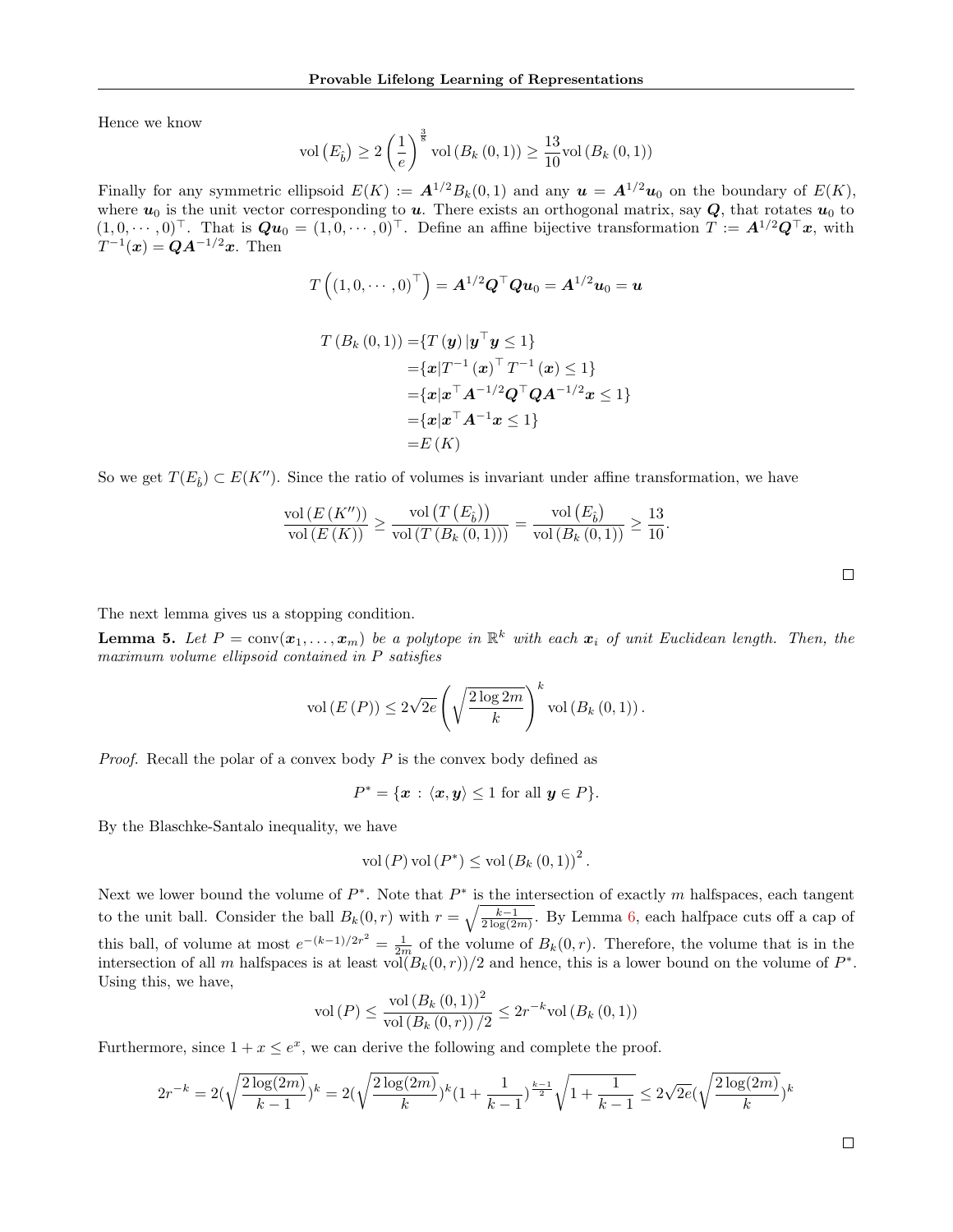<span id="page-14-1"></span><span id="page-14-0"></span>**Lemma 6.** (Lemma 4.1 from [Lovász and Vempala, 2007])For any  $\frac{1}{\sqrt{2}}$  $\frac{1}{k} < t < 1$  and halfspace H at distance tr from the origin,

$$
vol(B_k(0,r) \cap H) \leq e^{-t^2k/2} vol(B_k(0,r)).
$$

We can now prove Theorem [4.](#page-5-1)

Theorem 4 (LLL with Representation Refinement). Consider the lifelong learning setting of input dimension d, m tasks with k common features. Suppose that the algorithm has access to an oracle that gives a constant-factor approximation of Optimization Problem [2.1.](#page-4-2) Set  $\epsilon_{acc} = \frac{\epsilon}{\epsilon_0 l}$  $\frac{\epsilon}{c\sqrt{k}}$  for a sufficiently small constant  $c > 0$ . Under Assumption [1,](#page-2-0) the LLL-RR algorithm learns at most  $O(k \log(\log(k)/\epsilon))$  new features, and the dimension of the feature space is  $O(k)$ . The total number of labeled examples to learn tasks to within error  $\epsilon$  is  $O\left(\frac{dk^{1.5}}{\epsilon}\log\left(\frac{\log(k)}{\epsilon}\right)\log\left(\frac{k}{\epsilon}\right)+\frac{km}{\epsilon}\log\left(\frac{1}{\epsilon}\right)\right)=\tilde{O}(dk^{1.5}/\epsilon+km/\epsilon).$ 

Proof. Let's first prove the linear case. Since the ground truth feature space lies in a k-dimensional subspace  $\mathbf{V}^* = \text{span}(\boldsymbol{a}_1, \dots, \boldsymbol{a}_m) \subseteq \mathbb{R}^k$ , the span of the true features is  $\mathbb{R}^k$ . Along training, when we deal with the  $i_k$ -th task, let  $\hat{w}_{i_k}$  be the new feature we learn to ensure that the  $i_k$ -th task has error no more than  $\epsilon_{acc} = \frac{\epsilon}{2\sqrt{k}c''/c}$  $\frac{\epsilon}{2\sqrt{k}c''(c_1+1/c')},$ where  $c', c''$  are universal constants defined in Lemma [1](#page-6-1) and  $c_1$  is the approximation constant of Optimization Problem [2.1.](#page-4-2) WLOG we assume  $\hat{w}_{i_{\hat{k}}}$  to be a unit vector. By Lemma [1,](#page-6-1)

$$
d(\boldsymbol{a}_{i_k}, \hat{\boldsymbol{w}}_{i_k}) \leq \frac{\epsilon_{acc}}{c'} = \frac{\epsilon}{2\sqrt{k}c''(c_1c'+1)}
$$

Denote  $V_{i_k}$  be the feature subspace after fine-tuning (optimization). Since there exists a k-dimensional subspace  $V^*$ satisfying all constraints and the algorithm outputs a constant-factor approximation of Optimization Problem [2.1,](#page-4-2) we can get a c<sub>1</sub>-approximation solution with dimension  $c_2k$  for constants  $c_1, c_2$ . So we know in the end the dimension of the feature subspace we get is  $O(k)$ .

Let  $B_k(0,1)$  be the unit ball on the subspace. Denote the set of all possible solutions of the optimization as  $Y_{i_{\hat{k}}} := \{ V | d(\tilde{w}_{i_j}, V) \leq c_1 \epsilon_{acc}, \forall j \leq \hat{k} \}.$  Let  $X_{i_{\hat{k}}}$  be all the vectors in the unit ball that is within distance  $(c_1 + \frac{1}{c'})\epsilon_{acc} = \frac{\epsilon}{2\sqrt{k}}$  $\frac{\epsilon}{2\sqrt{k}c''}$  to all of the subspaces in  $Y_{i_k}$ , that is  $X_{i_k} := \{x \in B_k(0,1)|d(x, V) \leq \frac{\epsilon}{2\sqrt{k}}\}$  $\frac{\epsilon}{2\sqrt{k}c^{\prime\prime}}$ ,  $\forall V \in Y_{i_{\hat{k}}}$ . By Lemma [2](#page-6-2) and Corollary [1,](#page-6-4) we know  $X_{i_k}$  is a convex set containing  $\{\pm \mathbf{a}_{i_1}, \dots, \pm \mathbf{a}_{i_k}\}$ . We will show next that after learning  $\tilde{k} = O(k \log(\log(k)/\epsilon))$  new tasks,  $X_{i_{\tilde{k}}}$  contains the ball  $B_k(0, 1/2\sqrt{k})$ .

In the initial step,  $Y_0$  is the set of all subspaces. We naturally have  $B(0, \frac{\epsilon}{2\sqrt{k}})$  $\frac{\epsilon}{2\sqrt{k}c''}$ )  $\subseteq X_0$  since for any  $\boldsymbol{x} \in B(0,\epsilon)$ ,  $d(\boldsymbol{x},\boldsymbol{V}) \leq d(\boldsymbol{O},\boldsymbol{V}) + d(\boldsymbol{x},\boldsymbol{O}) \leq \frac{\epsilon}{2\sqrt{d}}$  $\frac{\epsilon}{2\sqrt{k}c''}$ . Here *O* is the origin. So we know vol $(X_0) \geq (\frac{\epsilon}{2\sqrt{k}})$  $\frac{\epsilon}{2\sqrt{k}c^{\prime\prime}}$ <sup>k</sup> $V_0$ , where  $V_0$  is the volume of the unit ball in  $\mathbb{R}^k$ . Encountering the  $i_k$ -th task, the current feature subspaces  $V_{i_{k-1}}$  cannot ensure an  $\epsilon$  error. By Lemma [1,](#page-6-1)  $d(a_{i_k}, V_{i_{k-1}}) \ge \frac{\epsilon}{c''}$ . Hence  $d(\frac{a_{i_k}}{2\sqrt{k}}, V_{i_{k-1}}) \ge \frac{\epsilon}{2\sqrt{k}}$  $\frac{\epsilon}{2\sqrt{k}c''}$ , which means  $\pm \frac{a_{i_k}}{2\sqrt{k}} \notin X_{i_{k-1}}$ . Consequently, the vector  $u = u' a_{i_k} \in \text{bd}(E(X_{i_{k-1}}))$  satisfies  $||u|| < \frac{1}{2\sqrt{k}}$  $\frac{1}{2\sqrt{k}}$ . According to lemma [4,](#page-6-5) we know that

$$
\mathrm{vol}\left(\mathrm{conv}\left(X_{i_{\hat{k}-1}},\pm \boldsymbol{a}_{i_{\hat{k}}}\right)\right)\geq \mathrm{vol}\left(\mathrm{conv}\left(X_{i_{\hat{k}-1}},\pm 2\sqrt{k}\boldsymbol{u}\right)\right)\geq \frac{13}{10}\mathrm{vol}\left(X_{i_{\hat{k}-1}}\right)
$$

Also because of the convexity of  $X_{i_{\hat{k}}}$ , we have  $X_{i_{\hat{k}}} \supseteq \text{conv}(X_{i_{\hat{k}-1}}, \pm \mathbf{a}_{i_{\hat{k}}})$ . Therefore,

$$
\frac{\text{vol}\left(X_{i_{\hat{k}}}\right)}{\text{vol}\left(X_{i_{\hat{k}-1}}\right)} \ge \frac{13}{10}
$$

The algorithm will terminate when  $X_{i_k} \supseteq E(X_{i_k}) \supseteq B_k(0, \frac{1}{2\sqrt{k}})$  $\frac{1}{2\sqrt{k}}$ ). So for any unit vector  $\boldsymbol{a} \in B_k(0,1)$ ,  $d(\boldsymbol{a}, \boldsymbol{V}_{i_{\vec{k}}}) \leq$  $\frac{\epsilon}{c''}$ . This means that after learning  $\tilde{k}$  new features, for any new tasks with weights lie in the same feature subspace  $\tilde{V}^*$ , the current features can achieve error less than  $\epsilon$ . By Lemma [5,](#page-13-0) we know the volume of  $E(X_{i_{\bar{k}}})$  is upper bounded by  $2\sqrt{2e} \left(\sqrt{\frac{2\log 2\tilde{k}}{k}}\right)$  $\int_0^k$  vol $(B_k(0, 1))$ . It grows by a constant factor  $\frac{13}{10}$  whenever we learn a new feature. So the number of tasks we learn with error  $\epsilon_{acc}$  in the algorithm  $\tilde{k}$  satisfies:

$$
\left(\frac{\epsilon}{2c''\sqrt{k}}\right)^k \cdot \left(\frac{13}{10}\right)^{\tilde{k}} \le 2\sqrt{2e} \left(\sqrt{\frac{2\log 2\tilde{k}}{k}}\right)^k
$$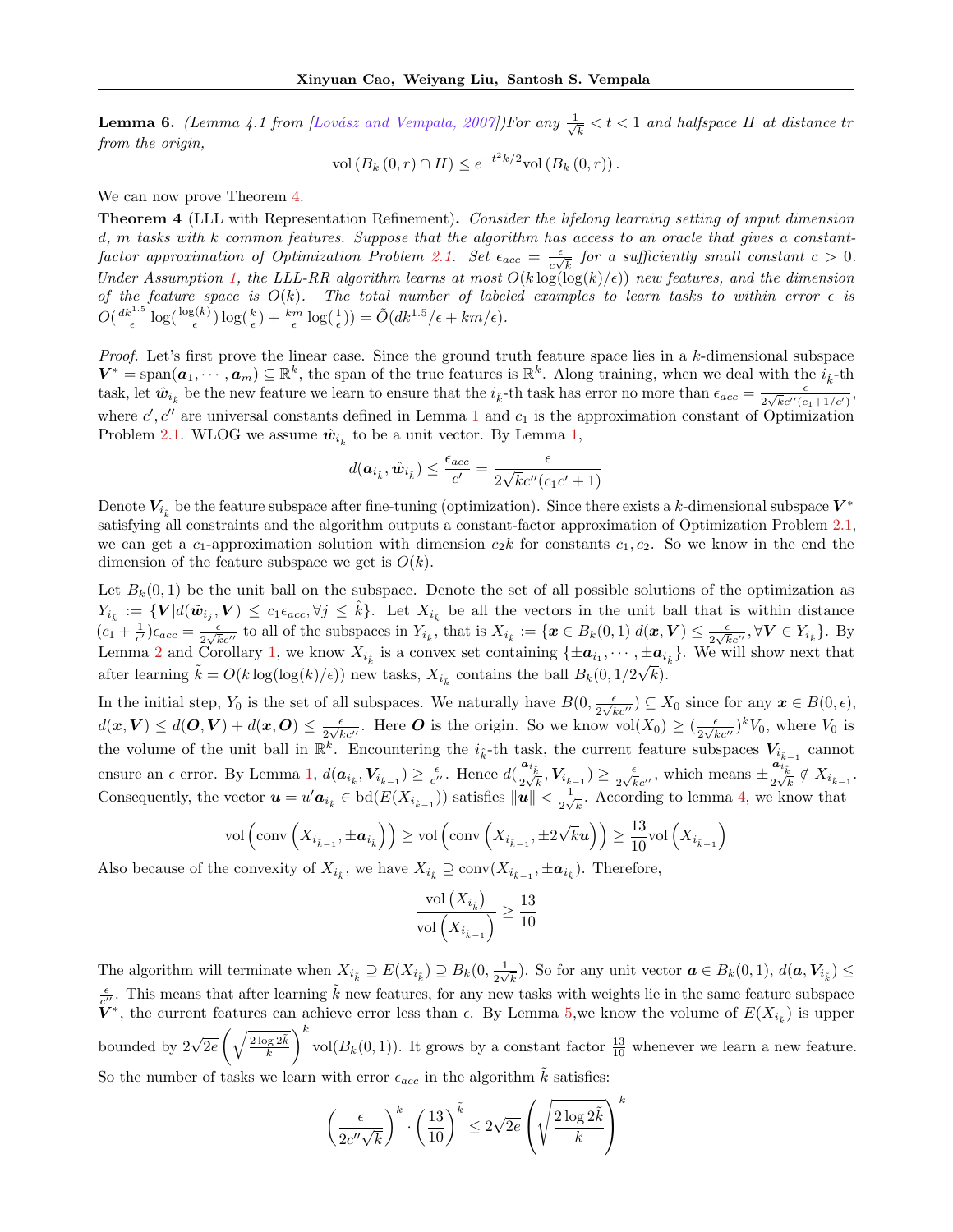<span id="page-15-1"></span>Simplify and take the log to both sides, so we will have  $\tilde{k} - \frac{k}{2} \log(2 \log(2 \tilde{k})) \le const + k \log(\frac{1}{\epsilon})$ . This will lead to  $k \le O(k \log(\log(k)/\epsilon)).$ 

Moreover, the sample complexity [\[Balcan and Long, 2013\]](#page-9-19) of learning one task with input dimension d up to  $\epsilon$ error is  $O(d \log(1/\epsilon)/\epsilon)$ . So the sample complexity of our algorithm is

$$
O\left(\frac{dk}{\epsilon_{acc}}\log\left(1/\epsilon_{acc}\right)\log\left(\log\left(k\right)/\epsilon\right)\right) + O\left(\frac{km}{\epsilon}\log\left(1/\epsilon\right)\right)
$$

$$
= O\left(\frac{dk\sqrt{k}}{\epsilon}\log\left(k/\epsilon\right)\log\left(\log\left(k\right)/\epsilon\right) + \frac{km}{\epsilon}\log\left(1/\epsilon\right)\right)
$$

$$
= \tilde{O}\left(\frac{dk\sqrt{k}}{\epsilon} + \frac{km}{\epsilon}\right).
$$

Finally, for the nonlinear case, we consider the kernel of the features. These features live in a potentially infinite-dimensional space. If we assume there is an oracle to get a constant approximation for the optimization problem [2.1,](#page-4-2) the dimension of features will be  $O(k)$  in the end. Other bounds follow precisely the same as the  $\Box$ linear case.

It is noteworthy that the convex set  $X_i$  (of feature vectors in  $\mathbb{R}^k$ ) we keep in the proof is defined to be close to any possible subspaces that are close to the subspace spanned by new features  $\tilde{w}_i$ . So our proof is quite general for any lifelong learning algorithm that dynamically expands the architecture, e.g.the basic LLL algorithm. Consequently, we can prove Theorem [3](#page-5-0) as follows.

**Theorem 3** (Basic LLL). Consider the lifelong learning setting of input dimension d, m tasks with k common features. Let  $\epsilon_{acc} = \frac{\epsilon}{\omega}$  $\frac{\epsilon}{c\sqrt{k}}$  for a sufficiently small constant  $c > 0$ . Under Assumption [1,](#page-2-0) the basic LLL algorithm, learns new features at most  $\tilde{k} = O(k \log(\log(k)/\epsilon))$  times and the dimension of the learned feature space is  $O(k \log(\log(k)/\epsilon))$  for linear features and  $O(k^2 \log(\log(k)/\epsilon))$  for nonlinear features. The total number of labeled examples to learn all tasks to within error  $\epsilon$  is  $O(\frac{dk^{1.5}}{\epsilon} \log(\frac{\log(k)}{\epsilon}))$  $\log(\frac{k}{\epsilon}) + \frac{km}{\epsilon} \log(\frac{\log(k)}{\epsilon})$  $\frac{g(k)}{\epsilon}) \log(\frac{1}{\epsilon})$  =  $\tilde{O}(dk^{1.5}/\epsilon + km/\epsilon)$ for linear features and a factor of k higher for nonlinear features.

Proof. The proof exactly follows the proof of the Theorem [4.](#page-5-1) Without the refinement of the feature subspace, the subspace we get is still in the set  $Y_{i_{\bar{k}}}$ . Since  $X_{i_{\bar{k}}}$  will eventually cover the  $B_k(0, \frac{1}{2\sqrt{k}})$  $\frac{1}{2\sqrt{k}}$ ) after learning  $O(k \log(\log(k)/\epsilon))$  features, the dimension of the feature subspace is at most  $O(k \log(\log(k)/\epsilon))$  for the linear features and  $O(k^2 \log(\log(k)/\epsilon))$  for the nonlinear features. So the total sample complexity is  $O(dk^{1.5}/\epsilon + km/\epsilon)$ for linear features and  $\tilde{O}(dk^{2.5}/\epsilon + k^2m/\epsilon)$  for nonlinear features.  $\Box$ 

## <span id="page-15-0"></span>B A Lower Bound for General Lifelong Learning Algorithms

In this section, we show that our sample complexity bound for *general* lifelong learning algorithms in the linear setting is asymptotically the best possible, assuming black-box access to a learner for a single linear target.

<span id="page-15-2"></span>As a warm-up, we first show that the analysis of *our* lifelong algorithm is tight. **Theorem 6** (Tight Example). Using the same condition and algorithm as in Theorem [4,](#page-5-1) the total sample complexity is  $\Omega(dk^{1.5}/\epsilon + km/\epsilon)$ .

*Proof.* Assume the task vectors  $a_i = e_i, 1 \leq i \leq k-1$ , where  $e_i \in \mathbb{R}^k$  has 1 in *i*-th coordinate and 0 otherwise. Assume that our algorithm accurately learns these  $k-1$  tasks and returns  $\tilde{\boldsymbol{w}}_i = \boldsymbol{a}_i + \epsilon_{acc} \boldsymbol{a}_k$ . Then for a new  $\frac{1}{k}\sum_{i=1}^{k-1}\alpha_i a_i, \ \alpha_i \in \{1,-1\}.$  Based on the current features, the error we make on this task is task's weight  $\frac{1}{\sqrt{2}}$  $\sqrt{k} \epsilon_{acc}$ . If we assume that  $\epsilon_{acc} = \omega(\epsilon/\sqrt{k})$ , then we need to learn these  $2^{k-2}$  tasks accurately as well given O( learning any of them will not help with others (except its negative). Then the total complexity will be exponential earning any of them will not help with others (except its negative). Then the total complexity will be with respect to k. So  $\epsilon_{acc} = O(\epsilon/\sqrt{k})$ , and thus we have the sample complexity  $\Omega(dk^{1.5}/\epsilon + km/\epsilon)$ .  $\Box$ 

Theorem [6](#page-15-2) shows that the analysis of our algorithm's sample complexity is tight for the linear setting. The main result of this section is a lower bound for general lifelong learning algorithms (Theorem [2\)](#page-2-1). Based on the proof idea we state in the paper, we will show each step accordingly with the following lemmas.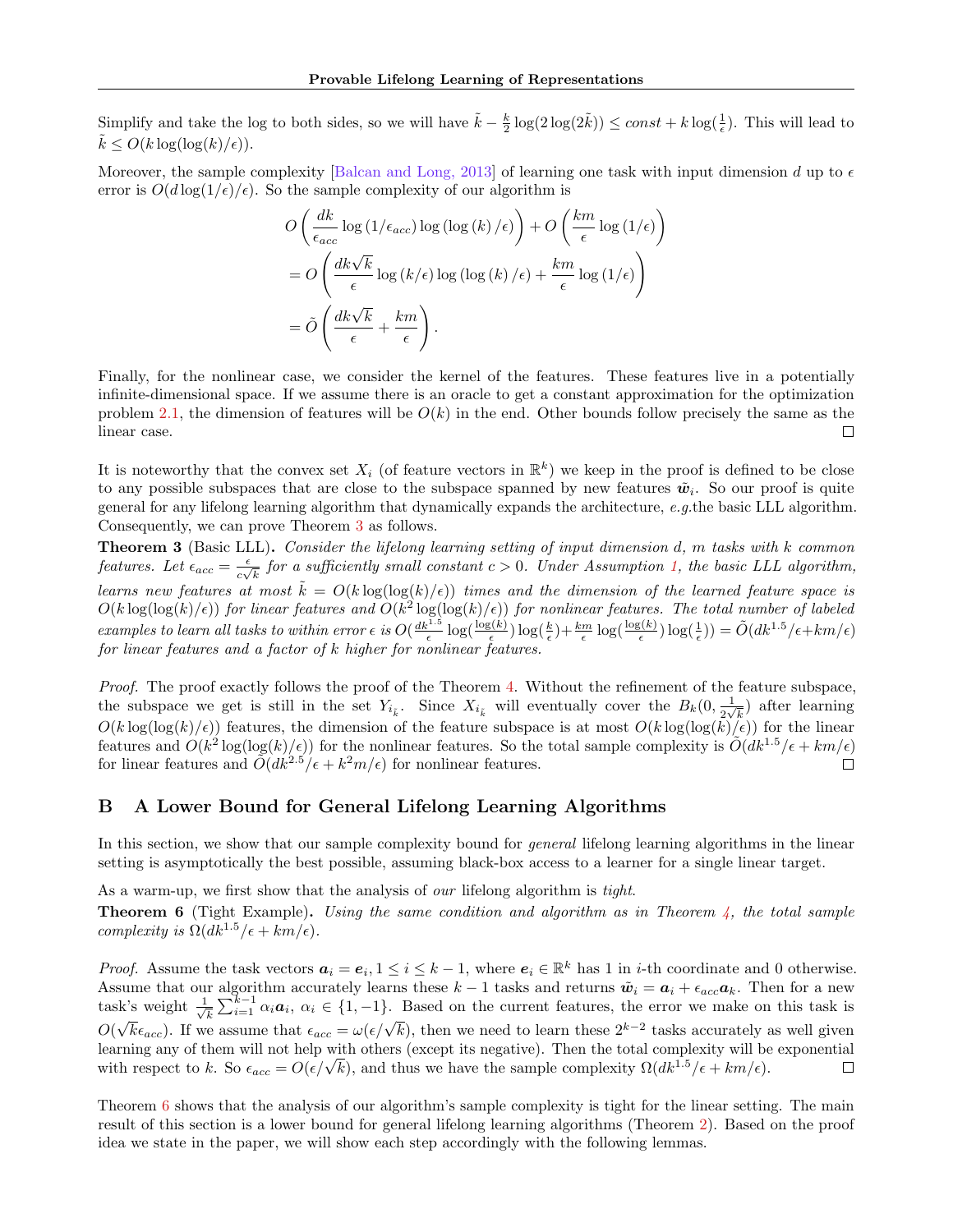<span id="page-16-0"></span>**Lemma 7.** For k orthonormal tasks  $a_i = e_i, 1 \le i \le k$ , for any algorithm that learns task i within error  $\epsilon_i$ , i.e.,  $d_D(a_i, \hat{a}_i) \leq \epsilon_i$ . Let  $U = \text{span}(a_1, \cdots, a_k)$  be original feature subspace, and  $V = \text{span}(\hat{a}_1, \cdots, \hat{a}_k)$  be the learned subspace. Then there exist feasible outputs  $\hat{a}_i$  such that  $\theta(U,V) = \Omega(\sqrt{\sum_{i=1}^k \epsilon_i^2})$ .

*Proof.* Since the algorithm learns task i within error  $\epsilon_i$ , with Lemma [1,](#page-6-1) there exists a constant c such that  $||a_i - \hat{a}_i|| \leq \epsilon_i/c$ . Because we does not consider constant factor, we assume WLOG that  $||a_i - \hat{a}_i|| \leq \epsilon_i$ . Consider the case where all errors made by the algorithm concentrate on the  $k + 1$  coordinate. Then the features learned by the algorithm are  $\hat{a_i} = \begin{pmatrix} e_i \\ e_i \end{pmatrix}$  $\epsilon_i$  $\bigg), 1 \leq i \leq k.$  Denote  $\boldsymbol{A} = (\boldsymbol{a}_1, \cdots, \boldsymbol{a}_k) = \begin{pmatrix} I_k \\ \boldsymbol{a}^\top \end{pmatrix}$  $\mathbf{0}^{\top}$  , columns of which are the task vectors. Denote  $\mathbf{s} = (\epsilon_1, \cdots, \epsilon_k)^\top$ .  $\hat{\mathbf{A}} = (\hat{\mathbf{a}}_1, \cdots, \hat{\mathbf{a}}_k) = \begin{pmatrix} I_k \\ \mathbf{s}^\top \end{pmatrix}$  $s^\top$  . By the definition of the angles between subspace, we have  $\theta(U, V) = \max_{x \in U} \theta(x, P_V x)$ , where  $P_V$  is the projection matrix of the subspace V.

$$
\begin{aligned} \boldsymbol{P_V} =& \hat{\boldsymbol{A}} (\hat{\boldsymbol{A}}^\top \hat{\boldsymbol{A}})^{-1} \hat{\boldsymbol{A}}^\top \\ =& \begin{pmatrix} \boldsymbol{I_k} \\ \boldsymbol{s}^\top \end{pmatrix} \left( \boldsymbol{I_k} + \boldsymbol{s} \boldsymbol{s}^\top \right)^{-1} \left( \boldsymbol{I_k} \quad \boldsymbol{s} \right) \\ =& \begin{pmatrix} \boldsymbol{I_k} \\ \boldsymbol{s}^\top \end{pmatrix} \left( \boldsymbol{I_k} - \boldsymbol{s} \boldsymbol{s}^\top + o((s \boldsymbol{s})^3) \right) \left( \boldsymbol{I_k} \quad \boldsymbol{s} \right) \\ \approx & \begin{pmatrix} \boldsymbol{I_k} - \boldsymbol{s} \boldsymbol{s}^\top & \boldsymbol{s} (1 - \boldsymbol{s}^\top \boldsymbol{s}) \\ \boldsymbol{s}^\top (1 - \boldsymbol{s}^\top \boldsymbol{s}) & \boldsymbol{s}^\top \boldsymbol{s} - (\boldsymbol{s}^\top \boldsymbol{s})^2 \end{pmatrix} \end{aligned}
$$

Let  $\boldsymbol{x} = \boldsymbol{s} = (\epsilon_1, \cdots, \epsilon_k)^\top \in U$ . Since

$$
\boldsymbol{P}_V \boldsymbol{x} = \left( \left( 1 - \sum_{i=1}^k \epsilon_i^2 \right) \epsilon_1, \cdots, \left( 1 - \sum_{i=1}^k \epsilon_i^2 \right) \epsilon_k, \left( 1 - \sum_{i=1}^k \epsilon_i^2 \right) \sum_{i=1}^k \epsilon_i^2 \right)^{\top},
$$

we have

$$
\tan \theta (\mathbf{x}, \mathbf{P}_V \mathbf{x}) = \frac{\left(1 - \sum_{i=1}^k \epsilon_i^2\right) \sum_{i=1}^k \epsilon_i^2}{\left(1 - \sum_{i=1}^k \epsilon_i^2\right) \sqrt{\sum_{i=1}^k \epsilon_i^2}} = \sqrt{\sum_{i=1}^k \epsilon_i^2}
$$

So we know that  $\theta(U, V) \ge \theta(x, P_V x) = \Omega(\sqrt{\sum_{i=1}^k \epsilon_i^2})$ . So we prove that the angle between the learned subspace V and the underlying one U is at lease  $\Omega(\sqrt{\sum_{i=1}^k \epsilon_i^2})$ .

$$
\Box
$$

<span id="page-16-1"></span>**Lemma 8.** For any vector  $\boldsymbol{x} = \sum_{i \in S} x_i \boldsymbol{e}_i$ , where  $S \subset [k]$ ,  $x_i \stackrel{i.i.d}{\sim}$  Bernoulli(1/2). Assume that  $\forall i \in S, 0 \leq$  $\epsilon_i \leq 2\sqrt{\sum_{i\in S}\epsilon_i^2/|S|}$ . Let  $V = \text{span}(\{\hat{a}_i\}, i \in S)$ , where  $\hat{a}_i = \begin{pmatrix} e_i \\ \epsilon_i \end{pmatrix}$  $\epsilon_i$ ). Then with high probability,  $\theta(\boldsymbol{x}, V) =$  $\Omega(\sqrt{\sum_{i\in S}\epsilon_i^2}).$ 

*Proof.* Denote  $y = P_V(x)$ , then  $y_j =$  $\int x_j - \epsilon_j \sum_{i \in S} \epsilon_i x_i$  if  $j \in S$  $(1 - \sum_{i=1}^k \epsilon_i^2) \sum_{i \in S} \epsilon_i x_i$  if  $j = k + 1$ . Then we can calculate the angle between  $x$  and the subspace V as follow

$$
\left(\tan\left(\theta\left(\boldsymbol{x},\boldsymbol{P}_{V}\left(\boldsymbol{x}\right)\right)\right)\right)^{2} = \frac{\left(1-\sum_{i\in S}\epsilon_{i}^{2}\right)^{2}\left(\sum_{i\in S}\epsilon_{i}x_{i}\right)^{2}}{\sum_{i\in S}x_{i}^{2}+\left(\sum_{i\in S}\epsilon_{i}^{2}\right)\left(\sum_{i\in S}\epsilon_{i}x_{i}\right)^{2}-2\left(\sum_{i\in S}\epsilon_{i}x_{i}\right)^{2}} \geq \frac{\frac{1}{4}\left(\sum_{i\in S}\epsilon_{i}x_{i}\right)^{2}}{\sum_{i\in S}x_{i}^{2}}
$$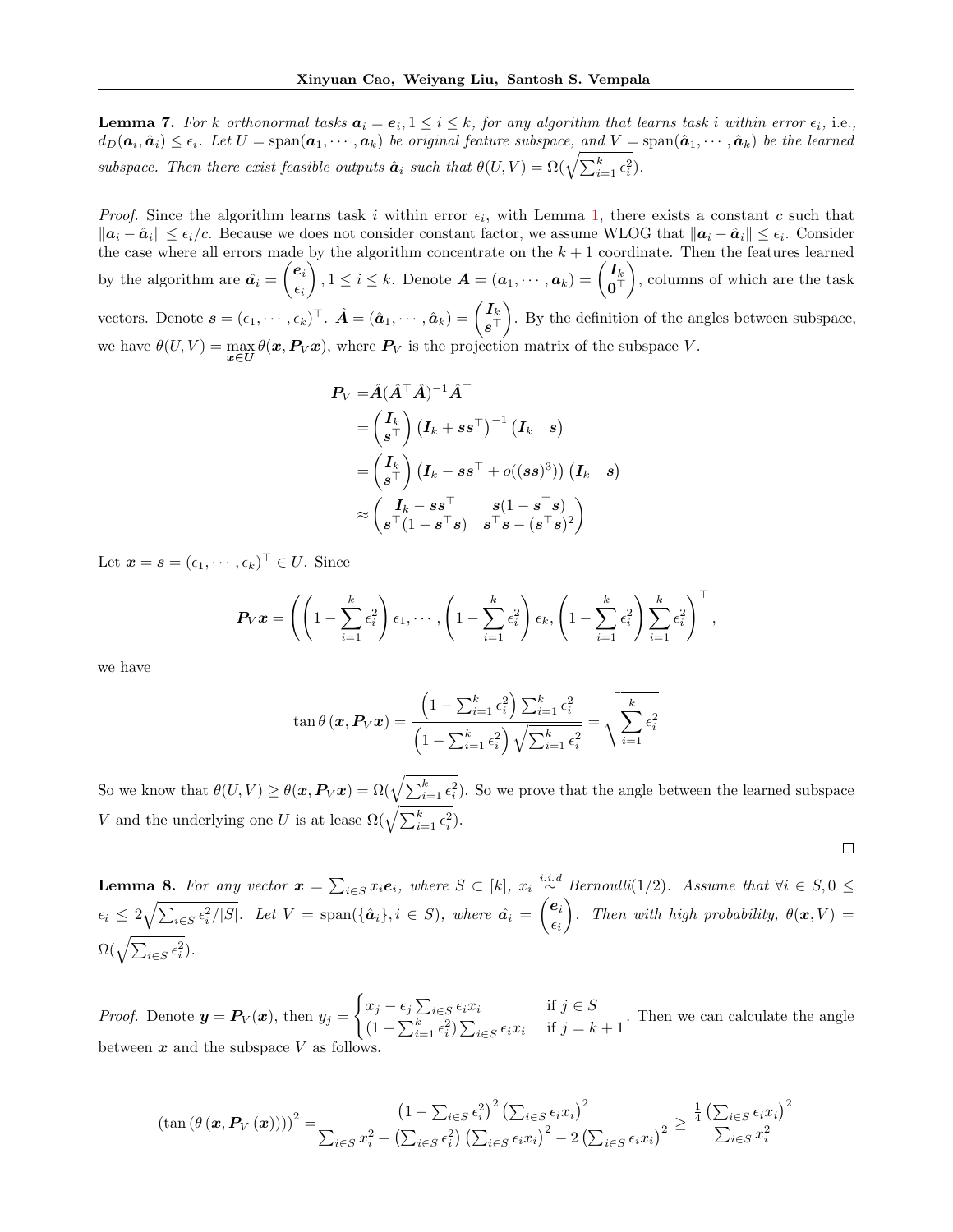The last inequality is because we learn each task well, so we can assume  $\sum_{i\in S}\epsilon_i^2 \leq 1/2$ . Then the probability that  $\theta(\mathbf{x}, P_V(\mathbf{x}))$  is greater than  $O(\sqrt{\sum_{i \in S} \epsilon_i^2})$  is as follows.

$$
\mathbb{P}\left(\theta\left(\boldsymbol{x}, \boldsymbol{P}_{V}\left(\boldsymbol{x}\right)\right) \geq \frac{1}{16} \sqrt{\sum_{i \in S} \epsilon_{i}^{2}}\right) = \mathbb{P}\left(\tan^{2} \theta(\boldsymbol{x}, \boldsymbol{P}_{V}\left(\boldsymbol{x}\right)\right) \geq \frac{1}{256} \sum_{i \in S} \epsilon_{i}^{2}\right)
$$

$$
\geq \mathbb{P}\left(\frac{\frac{1}{4}\left(\sum_{i \in S} \epsilon_{i} x_{i}\right)^{2}}{\sum_{i \in S} x_{i}^{2}} \geq \frac{1}{256} \sum_{i \in S} \epsilon_{i}^{2}\right)
$$

$$
= \mathbb{P}\left(\left(\sum_{i \in S} \epsilon_{i} x_{i}\right)^{2} \geq \frac{1}{64} \sum_{i \in S} \epsilon_{i}^{2} \sum_{i \in S} x_{i}^{2}\right)
$$

$$
\geq \mathbb{P}\left(\left(\sum_{i \in S} \epsilon_{i} x_{i}\right)^{2} \geq \frac{1}{64} |S| \sum_{i \in S} \epsilon_{i}^{2}\right)
$$

By Chernoff bound, for any  $t > 0$ ,

$$
\mathbb{P}\left(\sum_{i\in S}\epsilon_i x_i - \frac{1}{2}\sum_{i\in S}\epsilon_i \ge -t\sqrt{\sum_{i\in S}\epsilon_i^2}\right) \ge 1 - e^{-t^2/2}
$$

Choose  $t = \sqrt{|S|}/8$ , we have

$$
\mathbb{P}\left(\sum_{i\in S} \epsilon_i x_i \ge \frac{1}{2} \sum_{i\in S} \epsilon_i - \frac{1}{8} \sqrt{|S| \sum_{i\in S} \epsilon_i^2}\right) \ge 1 - e^{-|S|/128}
$$

Note that with  $\epsilon = \sqrt{\sum_{i \in S} \epsilon_i^2}$  and  $0 \leq \epsilon_i \leq 2\epsilon/\sqrt{|S|}$  for all  $i \in S$ , we have

$$
\sum_{i \in S} \epsilon_i \ge \frac{\sqrt{|S|}}{2} \epsilon.
$$

Consequently, we have

$$
\sqrt{\frac{1}{64}|S|\sum_{i\in S}\epsilon_i^2} \le \frac{1}{2}\sum_{i\in S}\epsilon_i - \frac{1}{8}\sqrt{|S|\sum_{i\in S}\epsilon_i^2}
$$

$$
\mathbb{P}\left(\theta\left(\mathbf{x}, V\right) \ge \frac{1}{16}\sqrt{\sum_{i\in S}\epsilon_i^2}\right) \ge \mathbb{P}\left(\left(\sum_{i\in S}\epsilon_i b_i\right)^2 \ge \frac{1}{64}|S|\sum_{i\in S}\epsilon_i^2\right)
$$

$$
\ge \mathbb{P}\left(\sum_{i\in S}\epsilon_i b_i \ge \frac{1}{2}\sum_{i\in S}\epsilon_i - \frac{1}{8}\sqrt{|S|\sum_{i\in S}\epsilon_i^2}\right)
$$

$$
\ge 1 - e^{-|S|/128}
$$

 $\Box$ 

<span id="page-17-0"></span>**Lemma 9.** For  $b_1, \dots, b_k \ge 0$ , with  $\bar{b} = \sqrt{\sum_{i=1}^k b_i^2 / k}$ , let  $b_i \ge \bar{b}/C$  for some constant  $C > 1$ . Then there exists a subset  $S \subset [k]$  with  $|S| \geq k(1-p)$  s.t. for all  $i \in S$ , we have

$$
b_i \le \sqrt{\frac{1}{p} \ln \frac{C^2}{1-p}} \sqrt{\frac{\sum_{i \in S} b_i^2}{|S|}}.
$$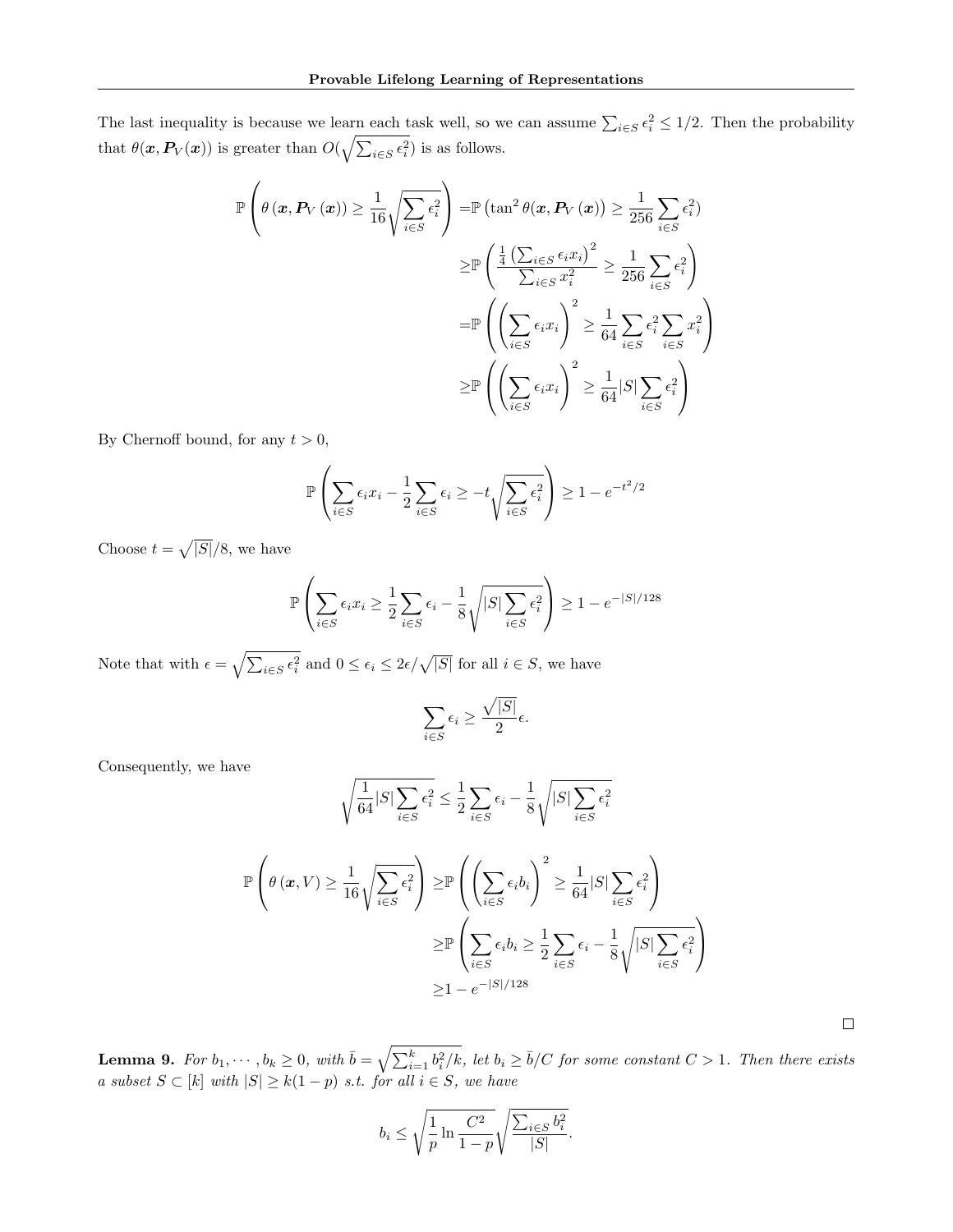*Proof.* Let  $S_1 = \{1, \dots, k\}$ . Choose a constant  $\gamma > 1$ . We repeat the following procedure. For the j-th step, we are given a set  $\{x_i, i \in S_j\}$ , Let  $S_{j+1} = \{i \in S, b_i \leq \gamma \sqrt{\sum_{i \in S_j} b_i^2/|S_j|}\}$ . The algorithm terminates when  $S_j = S_{j+1}$ . Denote  $p_j = 1 - |S_{j+1}|/|S_j|$ . For the j-th step, we have

$$
\sum_{i \in S_j} b_i^2 = \sum_{i \in S_{j+1}} b_i^2 + \sum_{i \in S_j \backslash S_{j+1}} b_i^2 \geq \sum_{i \in S_{j+1}} b_i^2 + p_j \gamma^2 \sum_{i \in S_j} b_i^2
$$

This derives that

$$
\sum_{i \in S_{j+1}} b_i^2 \le (1 - p_j \gamma^2) \sum_{i \in S_j} b_i^2 \le e^{-p_j \gamma^2} \sum_{i \in S_j} b_i^2
$$

Accumulating all  $J$  steps, we have

$$
\sum_{i \in S_J} b_i^2 \le e^{-\gamma^2 \sum_{j=1}^{J-1} p_j} \sum_{i \in S_1} b_i^2 = e^{-\gamma^2 \sum_{j=1}^{J-1} p_j} k \overline{b}^2
$$

From the condition that  $b_i \geq \overline{b}/C$ , we have

$$
|S_J| \frac{\bar{b}^2}{C^2} \le \sum_{i \in S_J} b_i^2 \le e^{-\gamma^2 \sum_{j=1}^{J-1} p_j} k \bar{b}^2
$$

From the definition of  $p_j$ , we know that

$$
|S_J| = k \prod_{j=1}^{J-1} (1 - p_j) \ge k \left( 1 - \sum_{j=1}^{J-1} p_j \right)
$$

Denote  $p = \sum_{j=1}^{J-1} p_j$ , then we have

$$
1 - p \le e^{-\gamma^2 p} C^2
$$

Choose  $\gamma = \sqrt{\frac{1}{p} \ln \frac{C^2}{1-p}}$ , then we get a set  $S_J$  with  $|S_j| \geq k(1-p)$  satisfying for all  $i \in S_J$ ,

$$
b_i \le \sqrt{\frac{1}{p} \ln \frac{C^2}{1-p}} \sqrt{\frac{\sum_{i \in S_J} b_i^2}{|S_j|}}
$$

We now restate and prove Theorem [2](#page-2-1) as follows.

Theorem 2 (Lower Bound). Suppose that a lifelong learner has black-box access to a single task learner that takes an error parameter  $\epsilon$  as input and is allowed to return any vector that is within distance  $\epsilon$  of the true target unit vector, using  $\Theta(d/\epsilon)$  samples in  $\mathbb{R}^d$ . Then, there exists a distribution of m tasks,  $m = 2^{\Theta(k)}$  such that for any lifelong learning algorithm, WHP, the total number of samples required to learn all m tasks up to error  $\epsilon$  is  $\Omega(dk^{1.5}/\epsilon + km/\epsilon)$ .

*Proof.* Denote the underlying feature subspace as  $U$ . Consider a sequence of tasks with first  $k$  tasks the basis of the feature subspace, *i.e.*,  $a_i = e_i, 1 \le i \le k$ . The lifelong learning algorithm learns task *i* up to error  $\epsilon_i$ , and get k features  $\hat{a_1}, \dots, \hat{a_k}$ . If the number of tasks for which  $\epsilon_i < \sqrt{2 \sum_{i=1}^k \epsilon_i^2/3k}$  is more than  $k/4$ , then we have that the total sample complexity is already  $\Omega(dk^{1.5}/\sqrt{\sum_{i=1}^k \epsilon_i^2})$  and the theorem follows. So we assume that for at least  $3k/4$  tasks, we have

$$
\epsilon_i \ge \sqrt{2\sum_{i=1}^k \epsilon_i^2/3k}.
$$

Calling this subset  $S_1$ , it follows that for each  $i \in S_1$ , we have  $\epsilon_i \geq \sqrt{\sum_{i \in S_1} \epsilon_i^2/2|S_1|}$ . Next, applying Lemma [9](#page-17-0) to the set  $S_1$  with cardinality at least  $3k/4$ , using  $p = 1/3$  and  $C =$ √ 2, we get that there exists a set  $S \subseteq S_1$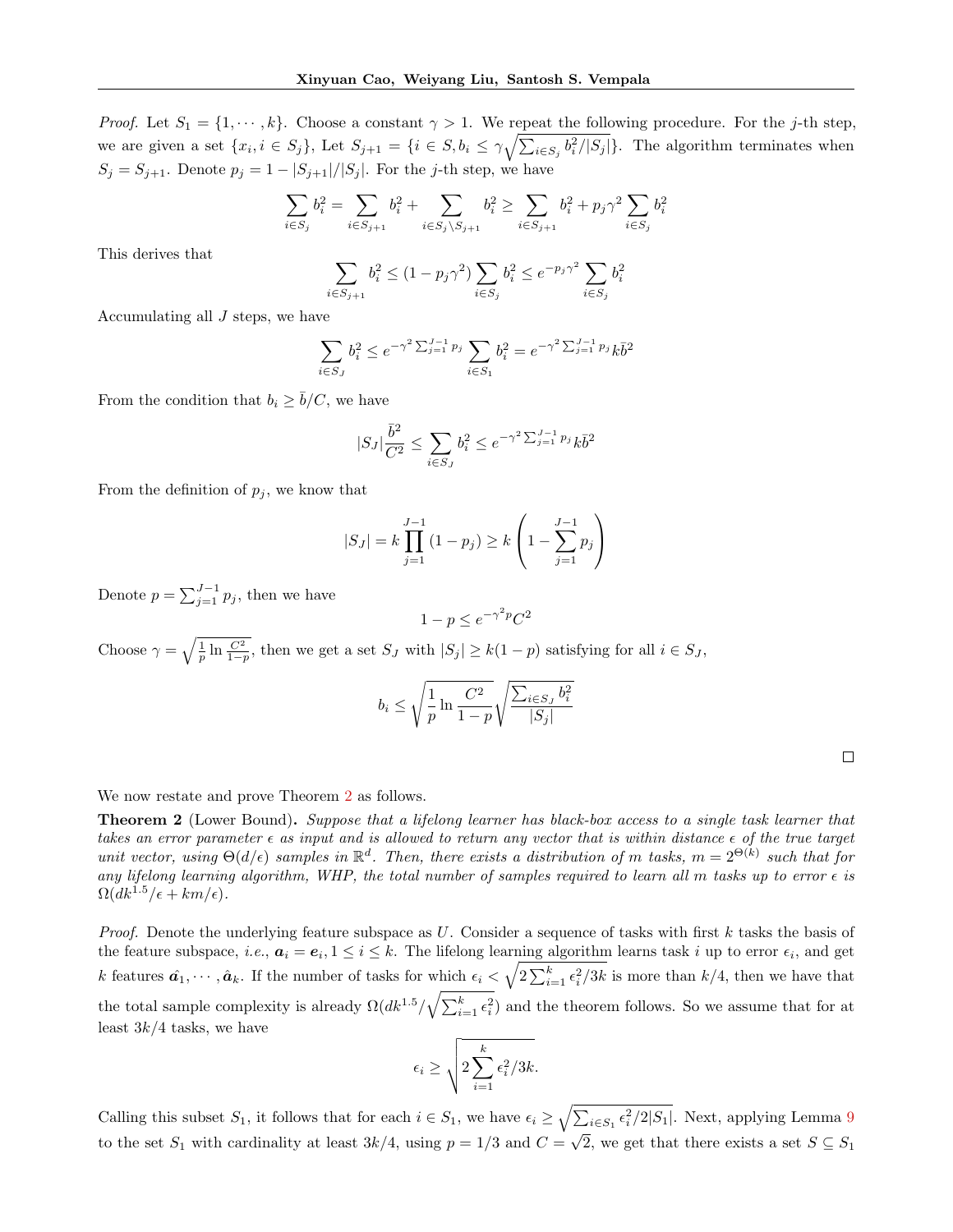<span id="page-19-2"></span>with  $|S| \geq k/2$  and  $\epsilon_i \leq 2\sqrt{\frac{\sum_{i \in S} \epsilon_i^2}{|S|}}$  for all  $i \in S$ . Consider the span  $V := \{\hat{a}_i, i \in S\}$ . By Lemma [7,](#page-16-0) we know there exists feasible  $\hat{a}_i$  such that  $\theta(U, V) = \Omega(\sqrt{\sum_{i \in S} \epsilon_i^2})$ .

Next we consider the following tasks as  $a_j = \sum_{i \in S} x_{ji} e_i, j \geq k+1$ , where  $x_{ji} \stackrel{\text{i.i.d}}{\sim} \text{Bernoulli}(1/2)$ . There are  $2^{k/2}$ such tasks. By Lemma [8,](#page-16-1) we know that with high probability each new task is far from the learned subspace, *i.e.*,

$$
\mathbb{P}\left(\theta\left(\boldsymbol{a}_j, V\right) \ge \frac{1}{16} \sqrt{\sum_{i \in S} \epsilon_i^2}\right) \ge 1 - e^{-k/256}
$$

Assume that the single-task learning algorithm applied to this new task also induce error in the  $(k + 1)$ 'st coordinate. Say the new learned feature  $\hat{a}_j = (a_j^\top, \sum_{i \in S} b_{ji} \epsilon_i)^\top$ . Then the new learned feature is in the learned subspace  $V$ , which means that learning new tasks does not improve the learned subspace.

Since each new task is generated randomly, there are exponentially many new tasks that are far from the learned subspace but make no improvement by learning them. Therefore to ensure each task is learned with error  $\epsilon$ , the only way is to let  $\theta(U, V) \leq \epsilon$ . This implies that  $\sum_{i \in S} \epsilon_i^2 \leq c\epsilon^2$ . By the generalized Hölder inequality [\[Finner,](#page-9-20) [1992\]](#page-9-20), we have

$$
\sum_{i \in S} \frac{1}{\epsilon_i} \sum_{i \in S} \frac{1}{\epsilon_i} \sum_{i \in S} \epsilon_i^2 \ge \left(\sum_{i \in S} 1\right)^3 \ge \left(\frac{k}{2}\right)^3
$$

So  $\sum_{i\in k}\frac{1}{\epsilon_i}\geq c'k^{1.5}/\epsilon$ . The number of the samples needed to learn the tasks in set S is  $\sum_{i\in S}\frac{d}{\epsilon_i}=\Omega(dk^{1.5}/\epsilon)$ . So the overall sample complexity for the sequence of tasks are  $\Omega(dk^{1.5}/\epsilon + km/\epsilon)$ .

## <span id="page-19-1"></span>C Formal Algorithm of LLL-RR

For completeness, we describe the formal algorithm of LLL-RR. Different from the basic LLL algorithm, we are memorizing a list  $\tilde{w}_1, \dots, \tilde{w}_{\hat{k}k_0}$  all along with the algorithm. Each time when we need to learn the new features  $\tilde{w}_{\hat{k}k_0+1},\cdots,\tilde{w}_{\hat{k}k_0+k_0}$ , we add them to the list, and feed the list to Algorithm [2](#page-4-4) to get a new feature subspace. The formal algorithm is in Algorithm [4.](#page-19-3)

## <span id="page-19-3"></span>Algorithm 4 Lifelong Learning Algorithm with Representation Refinement (LLL-RR) **Input:**  $d, m, k$ , labeled examples of m tasks, threshold parameters  $\epsilon_{acc}, \epsilon$ .

- 1. Using data from the first task to learn a set of features  $\tilde{W}_1(\cdot) = (\tilde{w}_1(\cdot), \cdots, \tilde{w}_{k_0}(\cdot))^{\top}$  and a linear function  $\tilde{c}_1$  such that  $x \to \text{sign}(\tilde{c}_1^{\top} \tilde{W}_1(x))$  has error smaller than  $\epsilon_{acc}$ .
	- /\* Number of features  $1 \le k_0 \le k$ . For linear features,  $k_0 = 1$ . \*/\*

Let  $\tilde{k} = 1$ . Set the feature subspace  $V_1 = \tilde{W}_1$ , and the temporary features  $\tilde{V}_1 = \tilde{W}_1$ .

- 2. For the task  $i = 2, \dots, m$ 
	- Using the data from the *i* task, attempt to learn the linear function  $\tilde{c}_i$  using the temporary features  $\tilde{\boldsymbol{V}}_{i-1}.$
	- Check whether  $x \to \text{sign}(\tilde{c}_i^{\top} \tilde{V}_{i-1}(x))$  has error less than  $\epsilon$ .
	- (a) If yes, set  $\tilde{V}_i = \tilde{V}_{i-1}$ . // Small error with current features.
	- (b) Otherwise, learn a new set of features  $\tilde{W}_i(\cdot)$  and a linear function  $\tilde{c}_i$  such that the predictor  $\bm{x} \to \text{sign}(\tilde{\bm{c}}_i^\top \tilde{\bm{W}}_i(\bm{x}))$  has error less than  $\epsilon_{acc}$ . Update the feature subspace  $V_i = (V_i; \tilde{W}_i)$ , and feed into Algorithm [2.](#page-4-4) It returns the refined subspace V'. Set the temporary features  $\tilde{V}_i = V'$ . Let  $\hat{k} = \hat{k} + 1$ .

return m predictors:  $\boldsymbol{x} \to \text{sign}(\tilde{c}_i^{\top} \tilde{V}_i(\boldsymbol{x}))$  ,  $1 \leq i \leq m$ .

## <span id="page-19-0"></span>D Extensions to Task-Incremental Regression and Class-Incremental Learning

In our main text, we study the setting of solving  $m$  tasks of binary classification incrementally. The classification error is defined as  $err(\hat{l}) = \mathbb{P}_{(x,y)\sim P}[\hat{l}(x) \neq y]$ . By Assumption [1,](#page-2-0) we know the task error is small if and only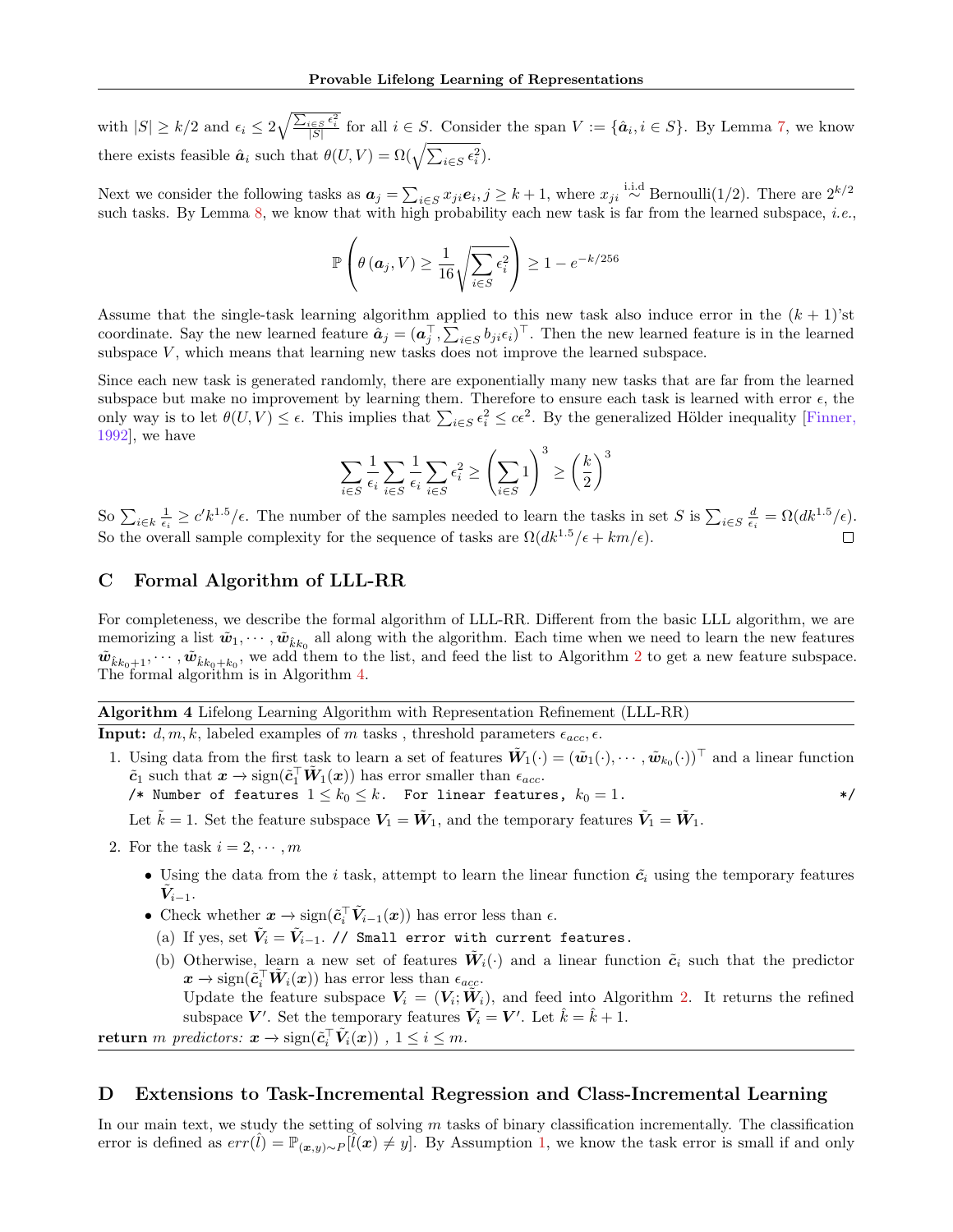<span id="page-20-0"></span>if the parameters are close to each other. Now we would like to extend to task-incremental regression and class-incremental classification by connecting the parameter's  $l_2$  distance to the error of the model.

Task-incremental regression. Consider the regression tasks shared with low-dimensional common features. For  $i \in [m], y = \langle c_i^*, \sigma^*(x) \rangle + \epsilon_i$ . The regression error is  $err(\hat{l}) = \mathbb{E}_{(x,y) \sim P}[\|\hat{l}(x) - y\|_2^2]$ . We can further weaken our assumption to  $c_1I \preccurlyeq \mathbb{E}[\mathbf{x} \mathbf{x}^\top] \preccurlyeq c_2I$  for  $0 < c_1 < c_2$ . Then for any unit vector  $\mathbf{u}, \mathbf{v}$ , we have

$$
\mathbb{E}_{(\boldsymbol{x},y) \sim P}\left[\left(\boldsymbol{u}^\top \boldsymbol{x} - \boldsymbol{v}^\top \boldsymbol{x}\right)^2\right] = \mathbb{E}_{(\boldsymbol{x},y) \sim P}\left[(\boldsymbol{u} - \boldsymbol{v})^T \boldsymbol{x} \boldsymbol{x}^T \left(\boldsymbol{u} - \boldsymbol{v}\right)\right]
$$

So we get a lemma similar to Assumption [1](#page-2-0) that  $c_1||u - v||^2 \leq \mathbb{E}_{\boldsymbol{x} \in D} ||\boldsymbol{u}^\top \boldsymbol{x} - \boldsymbol{v}^\top \boldsymbol{x}||^2 \leq c_2 ||\boldsymbol{u} - \boldsymbol{v}||^2$ , which is sufficient for analysis.

**Class-incremental classification.** Let  $X = \mathbb{R}^d$  be the input space and  $Y = \{1, 2, \dots, m\}$  be the class labels. We assume that the labels can be recovered by passing the input through a linear/nonlinear layer and then taking the maximum of  $m$  linear combinations. Formally, the label is given by

$$
\ell(\bm{x}) = \mathrm{argmax}_{i \in [m]} \langle \bm{c}_i^*, \bm{\sigma}^*(\bm{x}) \rangle
$$

The classification error is  $err(\hat{l}) = \mathbb{P}_{(x,y)\sim P}[\hat{l}(x) \neq y]$ . Noticing that, when we meet a new class, the classifier should determine whether the label belongs to the current class or not. In this sense, we regard the problem as a binary classification. To get the negative samples in the current class, we also need a small proportional of data from previous classes. Practically, we propose the heuristic lifelong learning (H-LLL) algorithm in Section [2.3](#page-5-4) to solve the class-incremental learning. Experiments in Section [4.2](#page-8-0) complement our results.

## E Another Approach – Theoretical Guarantees for LLL

Here we give a simpler analysis for the basic LLL algorithm, along the lines of [\[Balcan et al., 2015\]](#page-9-0). The result is weaker than Theorem [3,](#page-5-0) but we include the proof here for completeness, along with an extension to nonlinear features.

<span id="page-20-1"></span>**Theorem 7** (Basic LLL). Let  $\gamma = c\epsilon$  and  $\epsilon_{acc}$  s.t.  $4k\frac{\epsilon_{acc}}{\gamma} + \gamma = c'\epsilon$  for sufficiently small constants  $c, c' > 0$ . Assume that all targets share k common features. Then, under Assumption [1,](#page-2-0) and sequential presentation of the tasks in any order, the basic LLL algorithm will incrementally learn a representation of dimension k for linear features and  $k^2$  for nonlinear features with error at most  $\epsilon$  on all tasks. The total number of samples used by the algorithm is  $O(dk^2\log(k/\epsilon)/\epsilon^2 + km \log(1/\epsilon)/\epsilon) = \tilde{O}(dk^2/\epsilon^2 + mk/\epsilon)$  in the linear setting and a factor of k higher in the nonlinear setting.

Before we prove the theorem, we define the  $\gamma$ -separated term. We use the definition  $\gamma$ -separated from [\[Balcan et al.,](#page-9-0) [2015\]](#page-9-0) that a subsequence of vectors  $a_{i_1}, a_{i_2}, \cdots$  is  $\gamma$ -separated if for any  $a_{i_j}, \theta(a_{i_j}, \text{span}(a_{i_1}, \cdots, a_{i_{j-1}})) \geq \gamma$ . Define the  $\gamma$ -effective dimension of  $a_1, \dots, a_m$  as the size of the largest  $\gamma$ -separated subsequence. Note that when  $\gamma = 0$ ,  $\gamma$ -effective dimension is exactly the dimension of the spanned subspace. We prove Theorem [7](#page-20-1) by showing two facts: each target is far from the span of previous ones; we learn the new target accurately. (Lemma [11\)](#page-21-0). We start with a helper lemma (Lemma [10\)](#page-20-2).

<span id="page-20-2"></span>**Lemma 10.** Let  $w, v$  be two unit vectors in  $\mathbb{R}^d$  and  $U$  be a subspace. Then,

$$
\sin \theta ({\rm span}({\boldsymbol U}, {\boldsymbol w}),{\rm span}({\boldsymbol U}, {\boldsymbol v})) \leq \frac{\sin \theta({\boldsymbol w}, {\boldsymbol v})}{\max \{\sin \theta({\boldsymbol w}, {\boldsymbol U}), \sin \theta({\boldsymbol v}, {\boldsymbol U})\}}.
$$

*Proof.* If  $w \in U$  or  $v \in U$ ,  $\theta(\text{span}(U, w), \text{span}(U, v)) = 0$ . The inequality becomes trivial. Now we assume that  $w, v \notin U$ . From the symmetry of w and v, we prove the following and then replacing v with w leads to the original inequality.

$$
\sin \theta ({\rm span}({\boldsymbol U}, {\boldsymbol w}), {\rm span}({\boldsymbol U}, {\boldsymbol v})) \leq \frac{\sin \theta({\boldsymbol w}, {\boldsymbol v})}{\sin \theta({\boldsymbol v}, {\boldsymbol U})}
$$

By definition,  $\exists x \in \text{span}(U, w)$  s.t.  $\theta(x, \text{span}(U, v)) = \theta(\text{span}(U, w), \text{span}(U, v))$ . Here x is a combination of  $u_1$  and w,  $u_1$  is some vector in U. Using the fact that  $\theta(x, \text{span}(U, v)) \leq \theta(x, \text{span}(u_1, v)) \leq$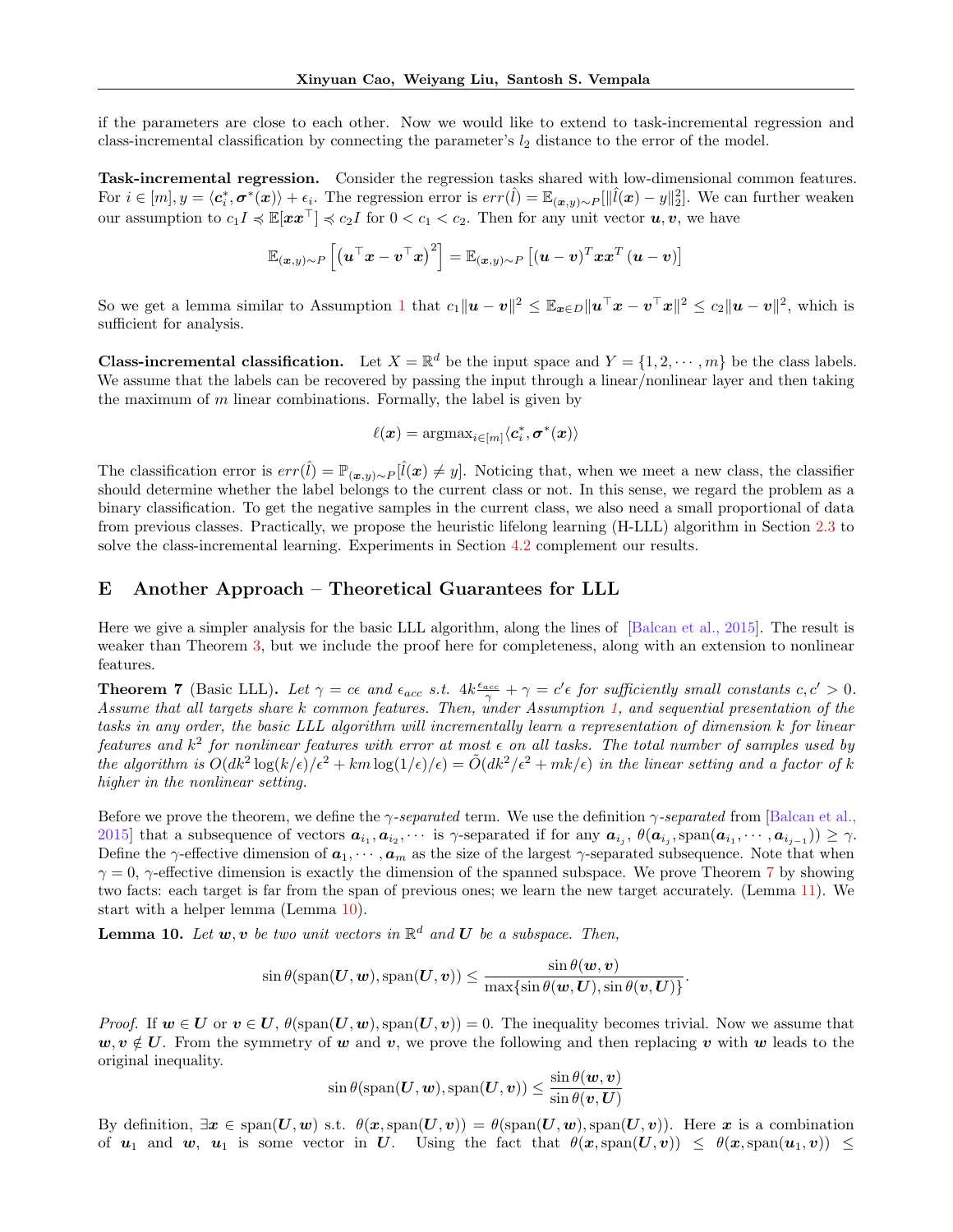$\theta(\text{span}(\boldsymbol{u}_1,\boldsymbol{w}),\text{span}(\boldsymbol{u}_1,\boldsymbol{v}))$  and  $\theta(\boldsymbol{v},\boldsymbol{U}) \leq \theta(\boldsymbol{v},\boldsymbol{u}_1)$ , it is sufficient to prove that

$$
\sin \theta(\text{span}(\boldsymbol{u}_1, \boldsymbol{w}), \text{span}(\boldsymbol{u}_1, \boldsymbol{v})) \leq \frac{\sin \theta(\boldsymbol{w}, \boldsymbol{v})}{\sin \theta(\boldsymbol{v}, \boldsymbol{u}_1)}
$$

Denote  $\alpha = \theta(\text{span}(\boldsymbol{u}_1, \boldsymbol{w}), \text{span}(\boldsymbol{u}_1, \boldsymbol{v}))$ ,  $\beta = \theta(\boldsymbol{v}, \boldsymbol{u}_1)$ . WLOG we assume  $\boldsymbol{u}_1 = (1, 0, 0)$  and  $\text{span}(\boldsymbol{u}_1, \boldsymbol{w})$  is the x-y plane. Then we can write  $\mathbf{v} = \cos(\beta)\mathbf{u}_1 + \sin(\beta)\mathbf{v}_1$ , where  $\mathbf{v}_1 = (0, \cos(\alpha), \sin(\alpha))$ . Since  $\sin \theta(\mathbf{w}, \mathbf{v}) \ge$  $d(\mathbf{v}, x\text{-}y \text{ plane}) = \sin(\alpha) \sin(\beta)$ , we get the lemma proved.

<span id="page-21-0"></span>**Lemma 11** (Kernel Subspace). Let  $U_k$ ,  $V_k$  be two subspaces of  $\mathbb{R}^d$ . Let  $U_k = \text{span}\{y_1^*, \cdots, y_k^*\}$ ,  $V_k =$ span $\{y_1, \ldots, y_k\}$ . Let  $\epsilon, \gamma \geq 0$  and  $\epsilon \leq \gamma^2/(10k)$ . Assume that

 $\Box$ 

 $\Box$ 

- 1.  $\sin \theta(\mathbf{y}_i, \text{span}\{\mathbf{y}_1, \dots, \mathbf{y}_{i-1}\}) \geq \gamma$ , for  $i = 2, \dots, k$ .
- 2.  $\sin \theta(\mathbf{y}_i, \mathbf{y}_i^*) \leq \epsilon$ , for  $i = 1, \dots, k$ .

Then we have  $\sin \theta(\mathbf{U}_k, \mathbf{V}_k) \leq 2k\epsilon/\gamma$ . In other words, for any point  $y^* \in U_k$ , there is a point  $y \in V_k$  s.t.

$$
\sin \theta(\boldsymbol{y}^*, \boldsymbol{y}) \leq \frac{2\epsilon k}{\gamma}.
$$

*Proof.* Here we use the strong induction on a stronger version of the conclusion where  $U_k = \text{span}\{W, y_1^*, \cdots, y_k^*\},$  $V_k = \text{span}\{W, y_1, \ldots, y_k\}$  for some fixed subspace W. The base case is  $k = 1$ . This follows directly from Lemma [10](#page-20-2) with  $U = W, w = y, v = y^*$ . Now we prove the induction step on k with strong hypothesis. Let  $U'_{k} = \text{span}(U_{k-1}, y_{k})$ . By Lemma [10](#page-20-2) and induction hypothesis, we have

$$
\sin\theta(\boldsymbol{U}_k,\boldsymbol{V}_k) \leq \sin\theta(\boldsymbol{U}_k,\boldsymbol{U}'_k) + \sin\theta(\boldsymbol{U}'_k,\boldsymbol{V}_k) \leq \frac{\sin\theta(\boldsymbol{y}_k,\boldsymbol{y}^*_k)}{\sin\theta(\boldsymbol{y}_k,\boldsymbol{U}_{k-1})} + \frac{2(k-1)\epsilon}{\gamma}
$$

By triangle inequality and induction hypothesis, we further have

$$
\sin\theta(\boldsymbol{y}_{k},\boldsymbol{U}_{k-1})\geq \sin\theta(\boldsymbol{y}_{k},\boldsymbol{V}_{k-1})-\sin\theta(\boldsymbol{V}_{k-1},\boldsymbol{U}_{k-1})\geq \gamma-\frac{2\epsilon(k-1)}{\gamma}
$$

Combining the two inequalities, we get

$$
\sin \theta(\boldsymbol{U}_k, \boldsymbol{V}_k) \le \frac{\epsilon}{\gamma - \frac{2\epsilon(k-1)}{\gamma}} + \frac{2(k-1)\epsilon}{\gamma} = \frac{\epsilon}{\gamma} \left( \frac{\gamma^2}{\gamma^2 - 2(k-1)\epsilon} + 2(k-1) \right) \le \frac{2k\epsilon}{\gamma}
$$

Now we put them together to analyze Algorithm [1.](#page-4-1)

*Proof.* We consider the kernel of nonlinear features  $\sigma(x)$ . These features live in a potentially infinite-dimensional space (or exponential in d dimensional space if, e.g., the input is from the Boolean hypercube). Let  $U$  be the span of the nonlinear features (viewed as vectors) in the model used to label data. The  $\gamma$ -effective dimension of U is at most k. Let  $y_i^* = c_i^{*\top} \sigma^*(x) = a_i^*(x), y_i = c_i^{\top} \sigma(x) = a_i(x)$ . WLOG let's assume  $a_i, a_i^*$  be vectors of unit length. From the algorithm, if the current task i has already achieved  $\epsilon$  error by current features, it's done. Otherwise, we learn a new set of  $k_0$  features and a linear combination whose error is at most  $\epsilon_{acc}$ . Denote the indices of tasks that we learn new features as  $i_1, i_2, \cdots, i_{\tilde{k}}$ . Encountering the task  $i_{\hat{k}}$ , denote  $V_{\hat{k}} = \text{span}(\boldsymbol{a}_{i_1}, \cdots, \boldsymbol{a}_{i_{\hat{k}}})$ ,  $U_{\hat{k}} = \text{span}(\boldsymbol{a}_{i_1}^*, \cdots, \boldsymbol{a}_{i_{\hat{k}}})$ . We will prove by induction that for any  $\hat{k} \in [\tilde{k}]$ , (1)  $\theta(\boldsymbol{a}_{i_{\hat{k}}}, \boldsymbol{V}_{\hat{k}-1}) \geq \gamma$ ; (2)  $\theta(\boldsymbol{a}_{i_{\hat{k}}}, \boldsymbol{U}_{\hat{k}-1}) \geq \gamma$ .

The base case  $\hat{k} = 1$  holds immediately. For the inductive step  $\hat{k} > 1$ , the task  $i_{\hat{k}}$  cannot achieve  $\epsilon$  error with the current features  $V_{\hat{k}-1}$ . By Assumption [1,](#page-2-0)  $\theta(\boldsymbol{a}_{i_{\hat{k}}}^*, V_{\hat{k}-1}) \ge \epsilon/c_2$ . After learning a new set of features to ensure error less than  $\epsilon_{acc}$ , we know there is a new linear combination  $a_{i_k}$  such that  $\theta(a_{i_k}^*, a_{i_k}) \leq \epsilon_{acc}/c_1$ . So by triangle inequality,

$$
\theta\left(\boldsymbol{a}_{i_{\hat{k}}}, \boldsymbol{V}_{\hat{k}-1}\right) \ge \epsilon/c_2 - \epsilon_{acc}/c_1 \ge \gamma
$$